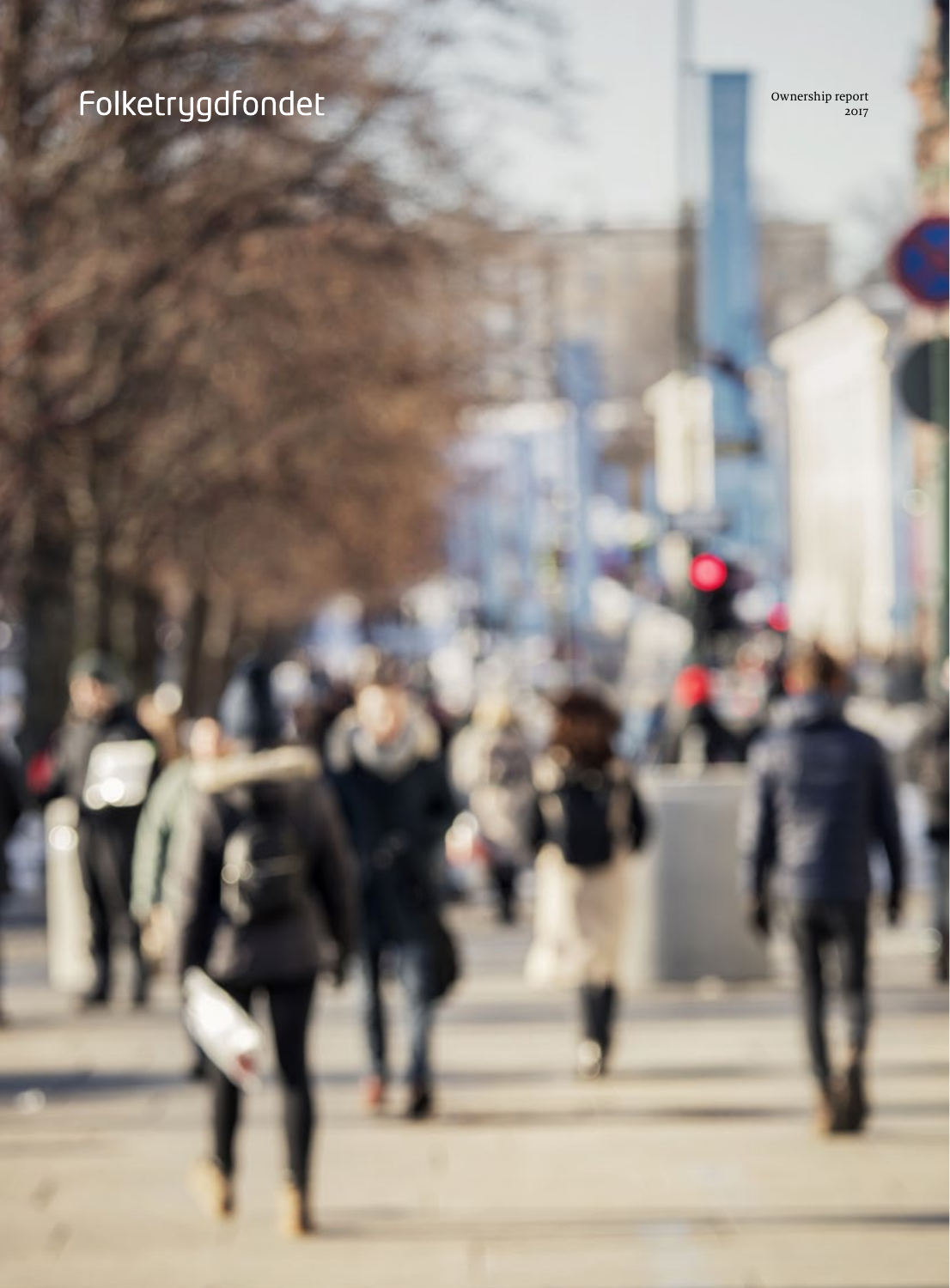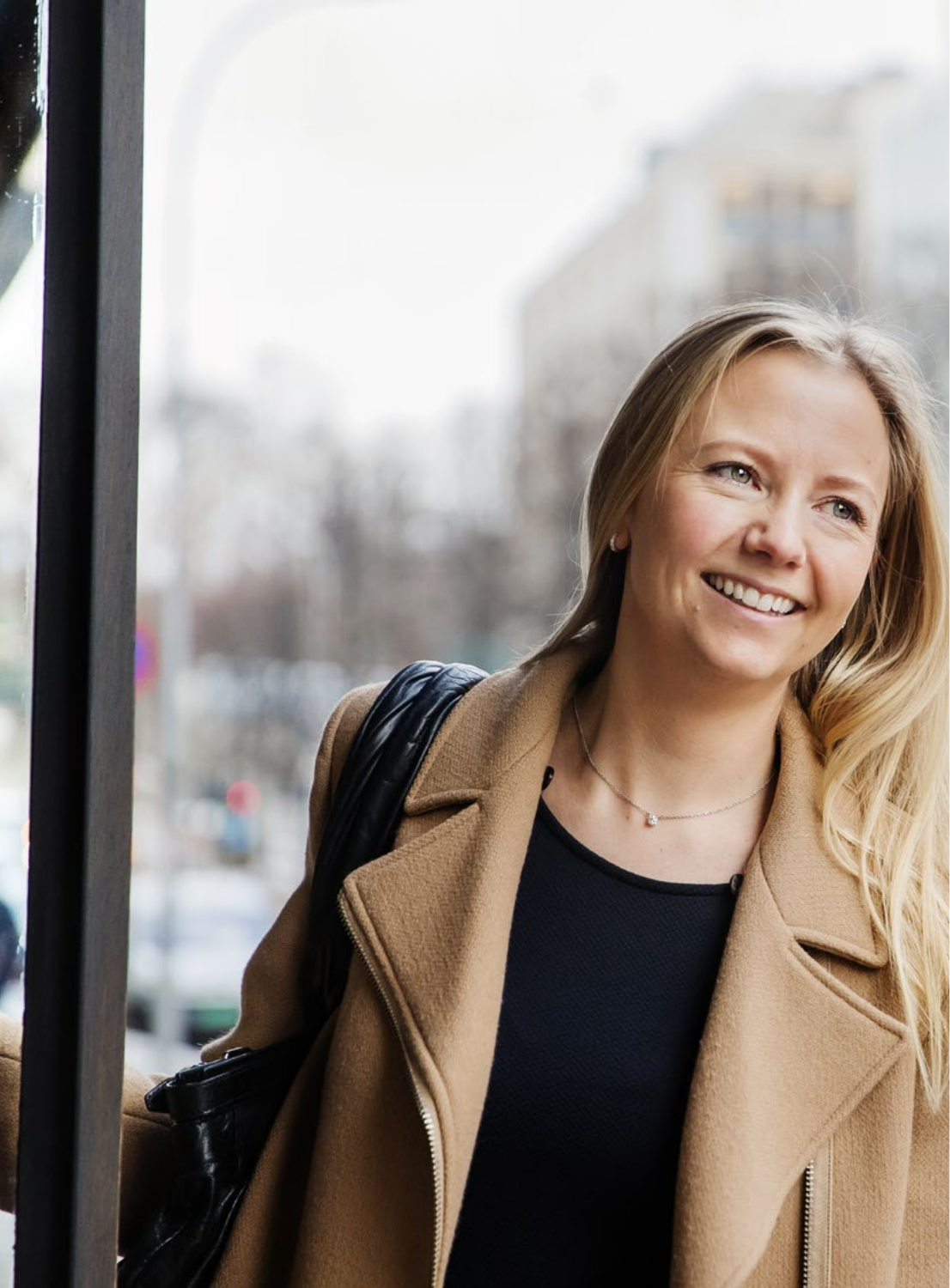**TINE FOSSLAND Senior analyst**

 **Responsibility means acknowledging your actions and being open about dilemmas.**

**Resultat for 2013** Verdipapirutlån Avkastning 1998-2013

FOR ME, responsibility is about integrity, and about seeing things from different angles. It is important to recognise that we face numerous dilemmas, and that sometimes there are no easy answers. Taking responsibility means daring to be open about this reality.

I have particular responsibility for environmental and sustainability issues, and have noted positive trends in these areas. An important part of Folketrygdfondet's social mandate is to promote sustainable growth and responsible business conduct. This responsibility is not a burden, but does require humility. It is also one of my most interesting work tasks.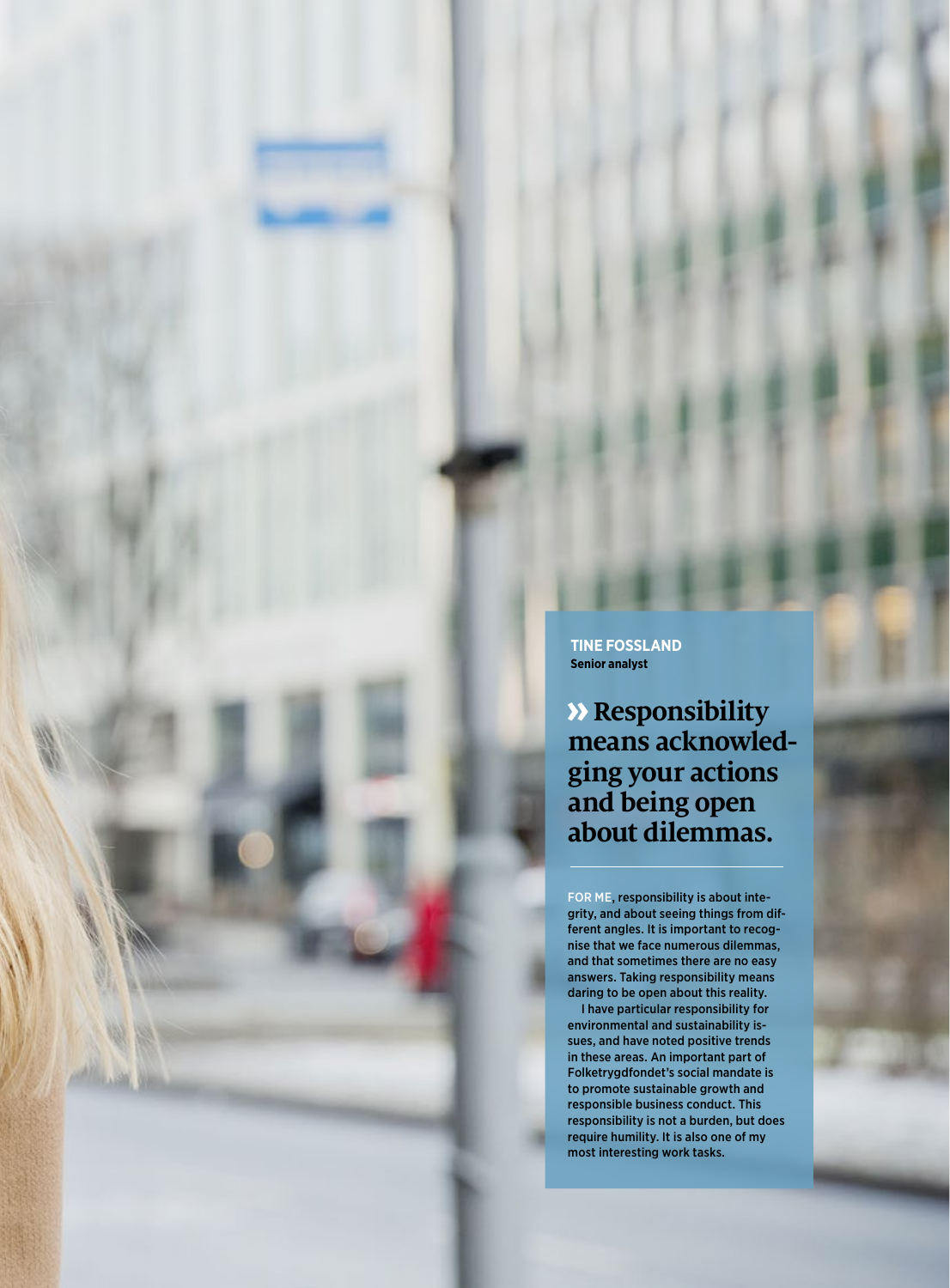### **COMPANIES MUST SUCCEED OVER THE LONG-TERM**

Our owner has set a clear objective for us: to deliver the highest possible return over time. We achieve this through active management and active, responsible ownership.

The investment mandate for the Government Pension Fund Norway states that Folketrygdfondet is to deliver the highest possible returns over time. For the purposes of our day-to-day investment activities, we have translated this into two sub-goals:

- To achieve a better return than the market in general (excess return compared to benchmark indices).
- To support long-term value creation in companies and in the market.

These goals constitute the foundation of our investment philosophy. We engage in active management to achieve the goal of excess returns, while the goal of promoting corporate value creation is achieved through active, responsible ownership and the development of best practices and well-functioning markets. We have found that the two goals are interdependent. Our active ownership makes us a better manager.

#### **How we organise our responsible investment activities**

Our aim is to integrate a responsible investment focus into both our investment activities and the execution of Folketrygdfondet's mission. This objective guides how we structure our work. Folketrygdfondet's board bears overall responsibility for ensuring the management team integrates responsible investment principles in a satisfactory manner. The board does this by making responsible investment a fixed agenda item at board meetings, and by reviewing and approving Folketrygdfondet's responsible investment principles annually.

The CEO has overall responsibility for ensuring implementation of and compliance with the responsible investment principles. Applicable expectations are described in the responsible investment guidelines. Responsibility for implementing these guidelines lies with the management group, and is tailored to the different areas and departments. The equity and fixed income departments have a specific responsibility to integrate responsible investment into their daily operations.

#### **We tailor our responsible investment activities to our various portfolios**

The investment mandate and our unique characteristics as an asset manager guide Folketrygdfondet's selection of measures to promote responsible investment.

We adapt our efforts and the tools we use to our different financial instruments and portfolios. This is necessary to ensure that our responsible investment efforts serve the overarching aim of achieving the highest possible returns over time. In this assessment, we look to factors such as our influence over ESG issues pre- and post-investment. We prioritise working to contribute to well-functioning, legitimate, and efficient markets in connection with all our financial instruments and portfolios. This includes supporting the development of strong national responsible investment standards.

For fixed income instruments, we have the greatest influence before we invest, since bondholders do not have ownership rights. We therefore focus on robust pre-investment ESG analysis to identify issues that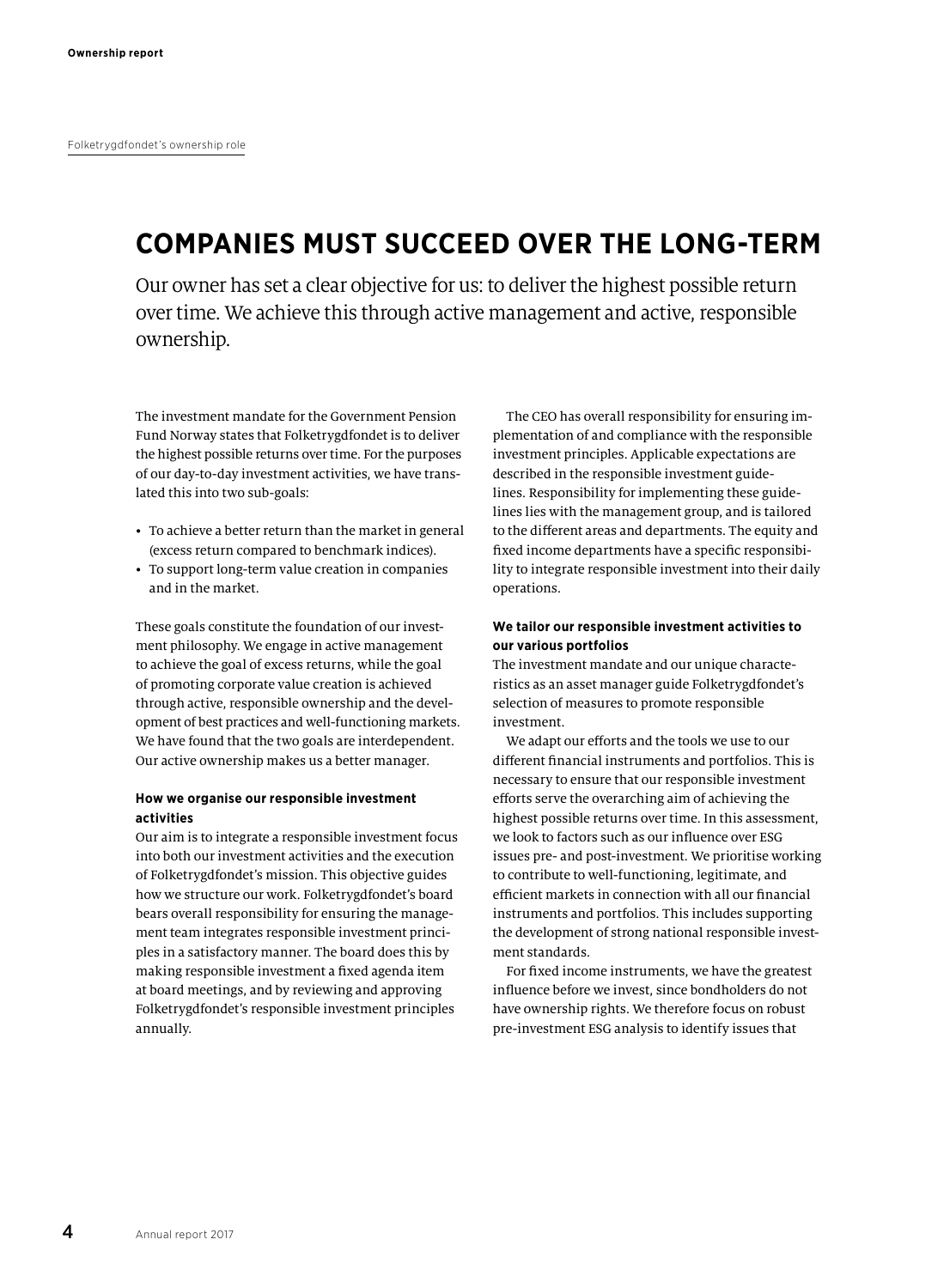**Folketrygdfondet's ownership role** Our priorities .<br>Dialogue General meetings Nomination committees and governing bodies Good practice development The fixed-income portfolio

#### **OUR INVESTMENT PHILISOPY SUMMARISED**

### HIGHEST POSSIBLE RETURNS OVER TIME



#### **ORGANISATION**

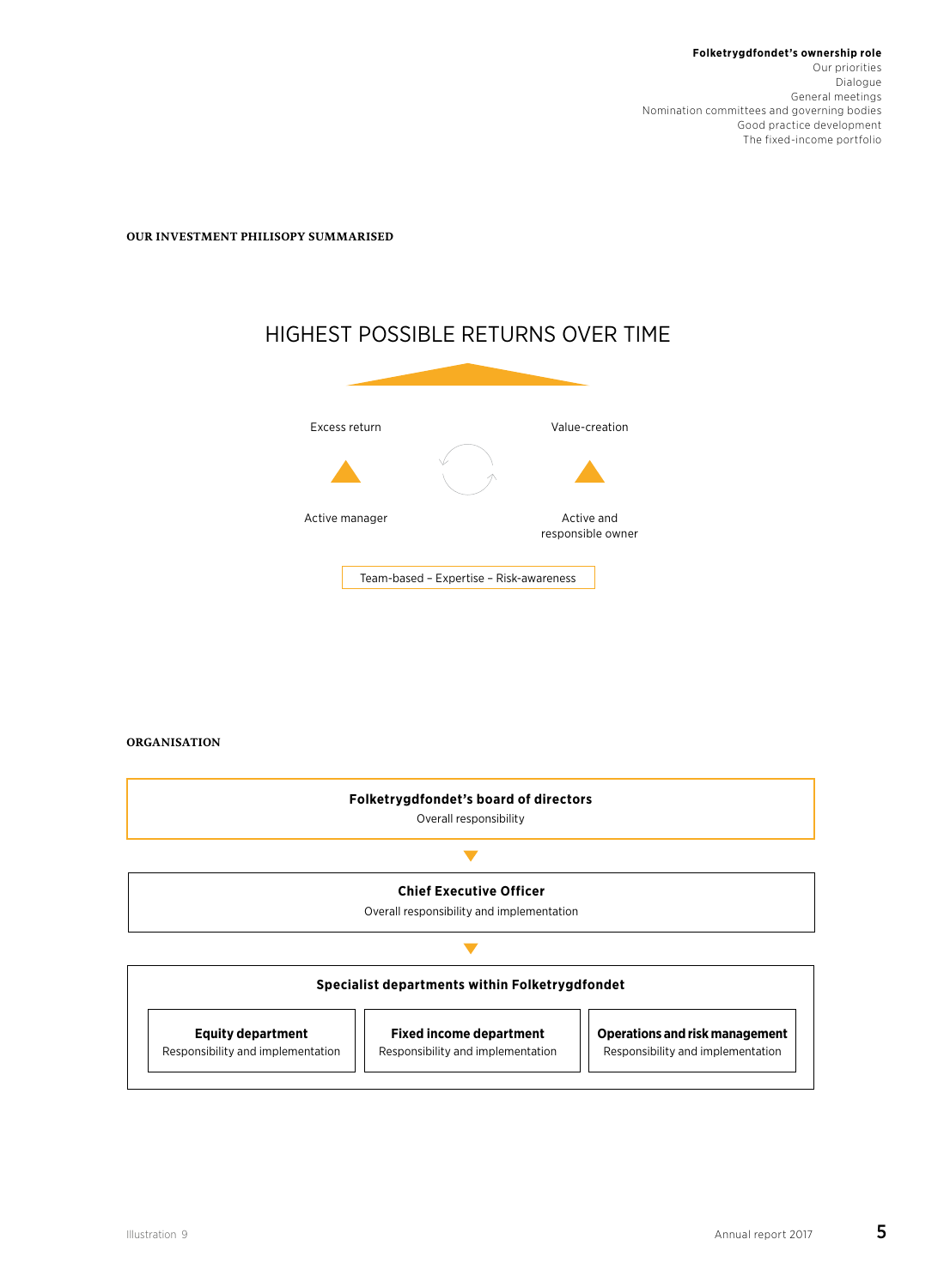#### **RESPONSIBLE INVESTMENT INSTRUMENTS**

|                             | <b>ESG integration</b> | <b>Exclusion</b> | Dialogue with<br>companies | Voting at general<br>meetings/<br>bondholder<br>meetings | Promote<br>well-functioning<br>markets |
|-----------------------------|------------------------|------------------|----------------------------|----------------------------------------------------------|----------------------------------------|
| Norwegian equities          |                        |                  |                            |                                                          |                                        |
| Nordic equities             |                        |                  |                            |                                                          |                                        |
| Norwegian bonds (corporate) |                        |                  |                            |                                                          |                                        |
| Nordic bonds (corporate)    |                        |                  |                            |                                                          |                                        |
| Government bonds            |                        |                  | N/A                        | N/A                                                      |                                        |
| Other instruments           | N/A                    |                  | N/A                        | N/A                                                      |                                        |

Folketrygdfondet shall not invest in companies excluded pursuant to the guidelines on observation and exclusion from the Government Pension Fund Global. An overview of exclusions is available on ftf.no. No companies were excluded or re-included during the period.

Illustration 10

**WE TAILOR OUR RESPONSIBLE INVESTMENT APPROACH TO OUR DIFFERENT FINANCIAL INSTRUMENTS** The size of the circle indicates the relative size of the instrument.



**As an investor** Influence/control over ESG factors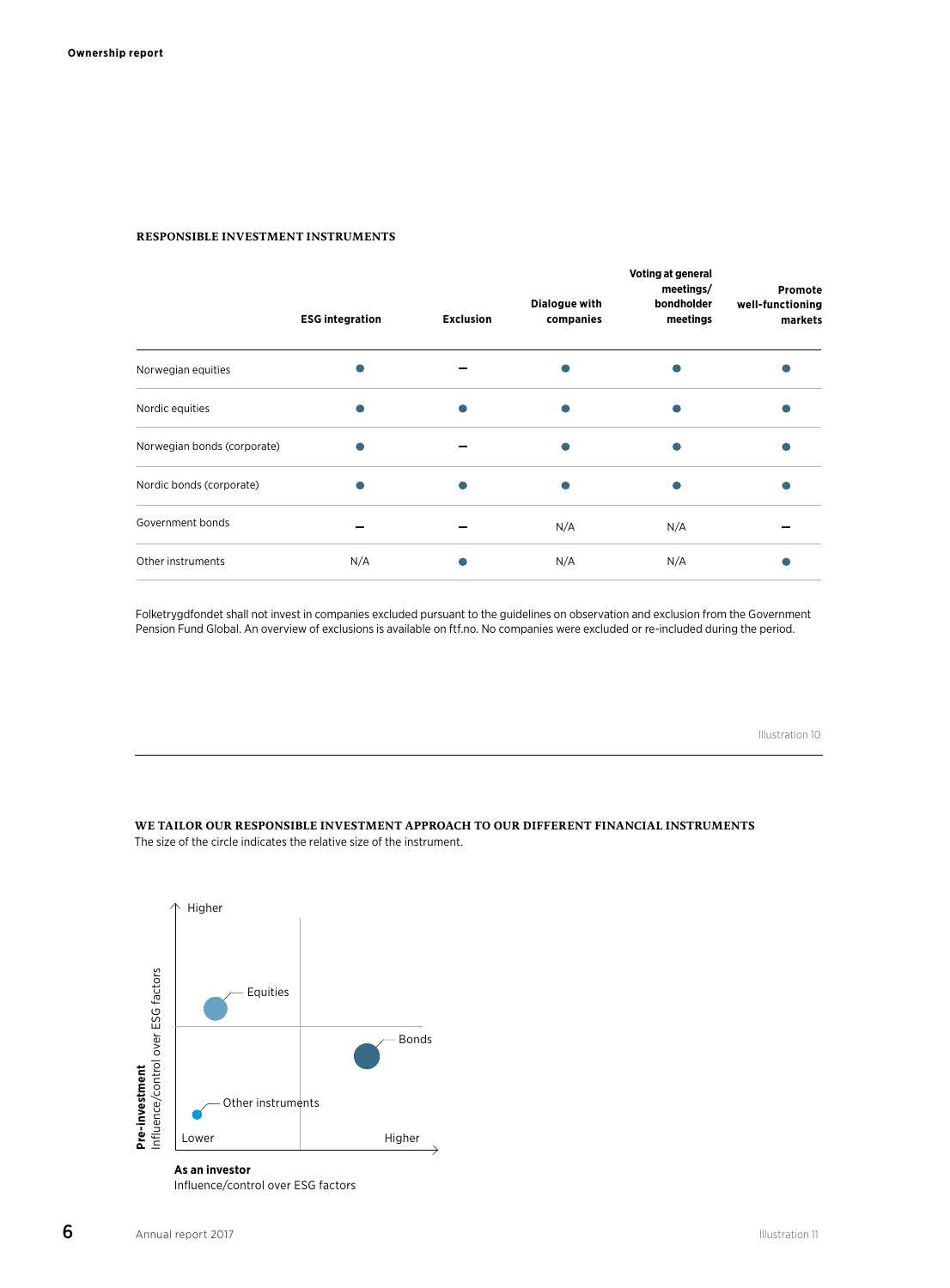#### **OUR RESPONSIBLE MANAGEMENT APPROACH**

OVERARCHING AIM DEFINED IN THE MANDATE FROM THE MINISTRY OF FINANCE:

### HIGHEST POSSIBLE RETURNS OVER TIME



\* ESG: Environmental, social and governance issues.

\*\* Exploit variations in risk premiums over time: exploiting the opportunities offered by variations in risk in the market over time. Buying securities when prices reflect excessively high risk and selling when prices reflect excessively low risk.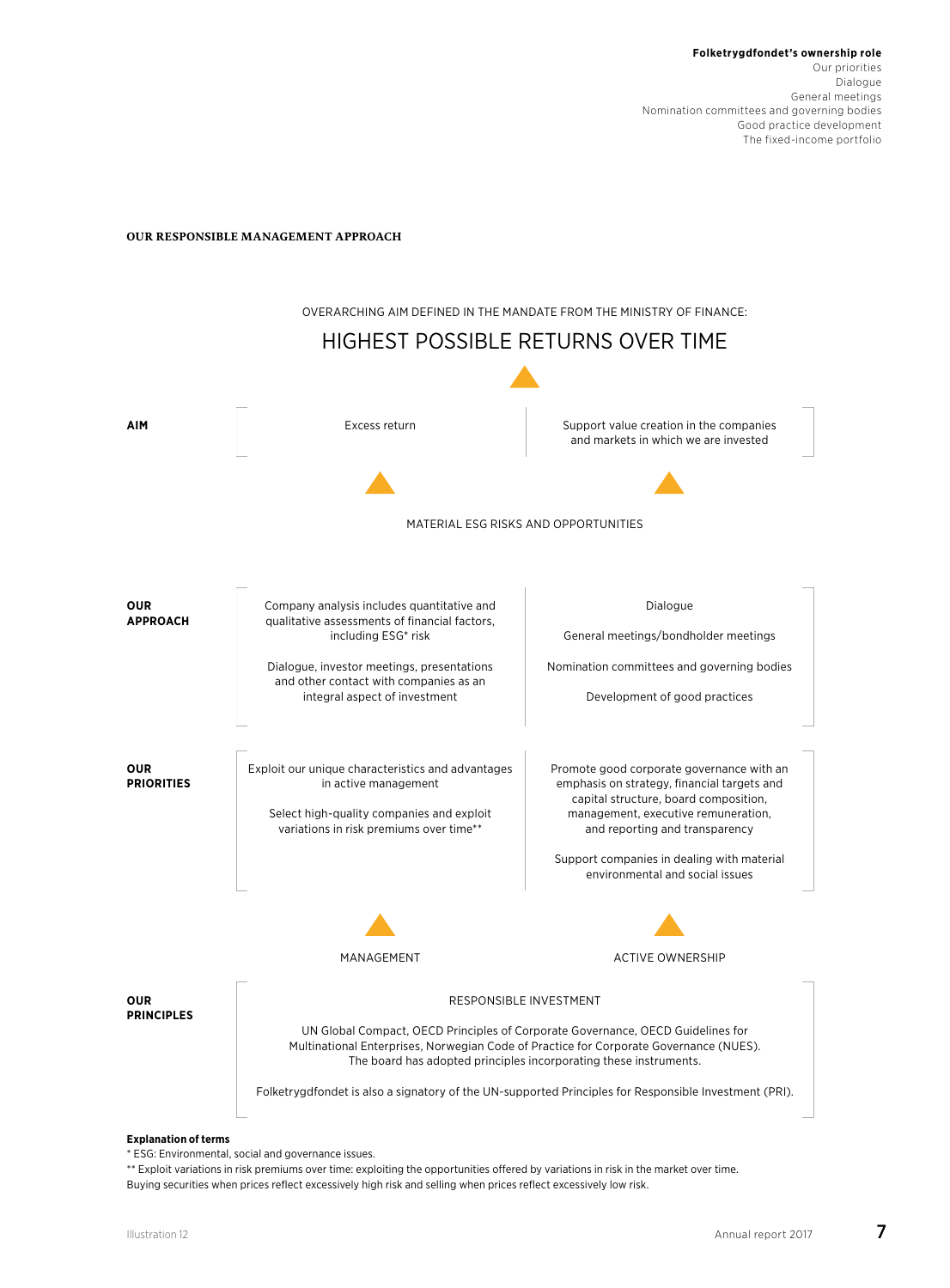may affect creditworthiness.

As regards our equity investments, we have the greatest opportunity to influence ESG factors once invested, through our ownership rights. This makes active ownership a priority in relation to the equity portfolio. Other tools are used in connection with liquidity investments and currency hedging. Due to the low anticipated impact of ESG factors and short investment horizon, these areas are not a priority in our responsible investment efforts. Instead, we concentrate primarily on the promotion of wellfunctioning and efficient markets.

#### **Team-based active management is important**

Experience has shown us that the best investment decisions are often made when one is open to new information and interested in different perspectives and views. That is why we have adopted a team-based approach to active management at Folketrygdfondet. We give high priority to collaboration and informationsharing when compiling our equity and fixed income portfolios. We hold weekly meetings at which the portfolio management teams coordinate their investment decisions.

We also hold daily meetings at which the equity, fixed income, and treasury departments exchange information. This includes in-depth reviews of macroeconomic data, trends, sectors, and companies, as well as ESG issues. We use the insights from these meetings in our analysis of the quantitative and qualitative characteristics of portfolios and companies. We believe that our team-based investment model builds expertise and enables us to achieve our overarching aim of the highest possible long-term returns.



#### **OUR APPROACH TO ACTIVE MANAGEMENT**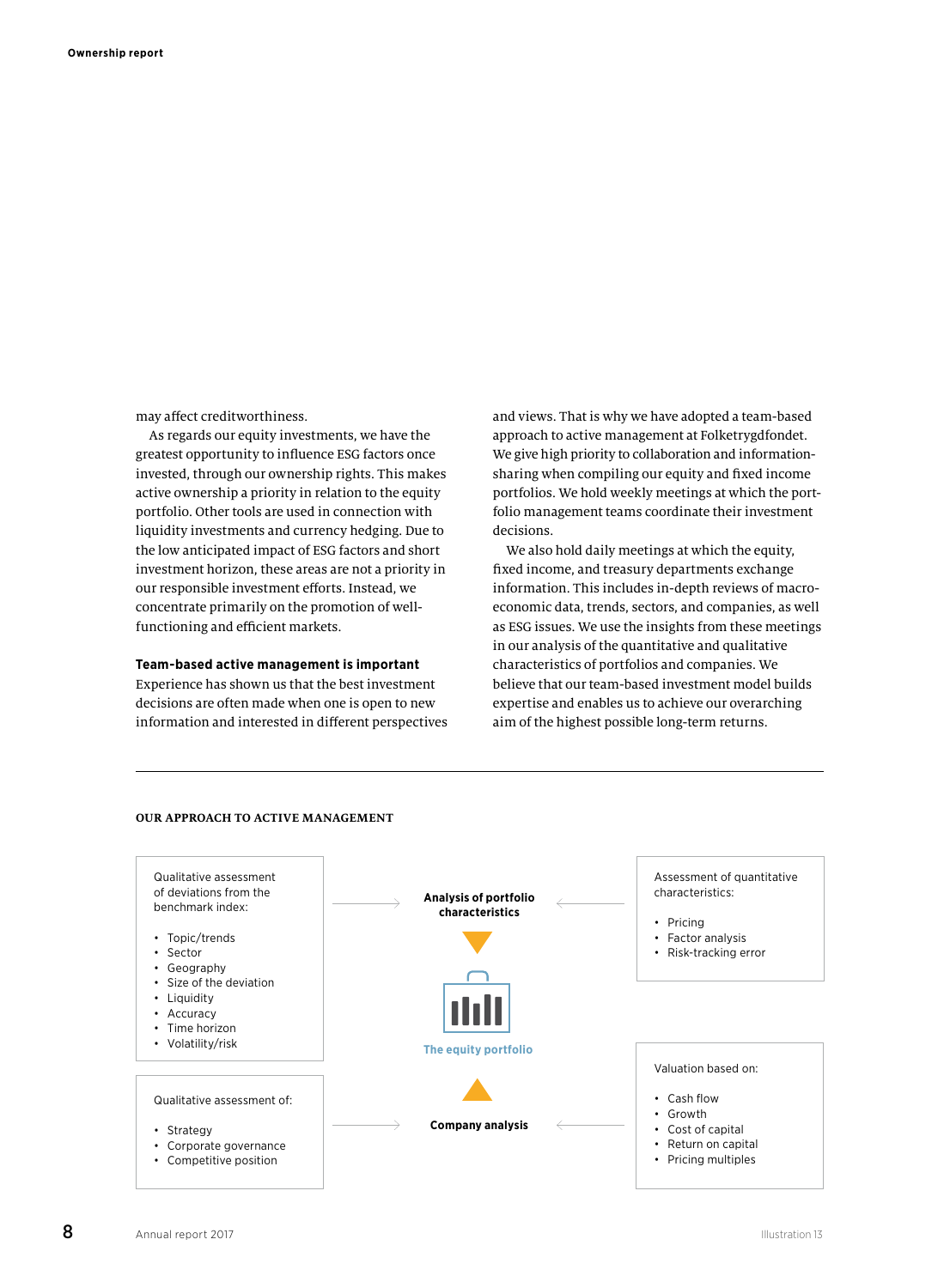### **Folketrygdfondet's ownership role**

 Our priorities Dialogue General meetings Nomination committees and governing bodies Good practice development The fixed-income portfolio

**OUR COMPANY ANALYSIS SUMMARISED**

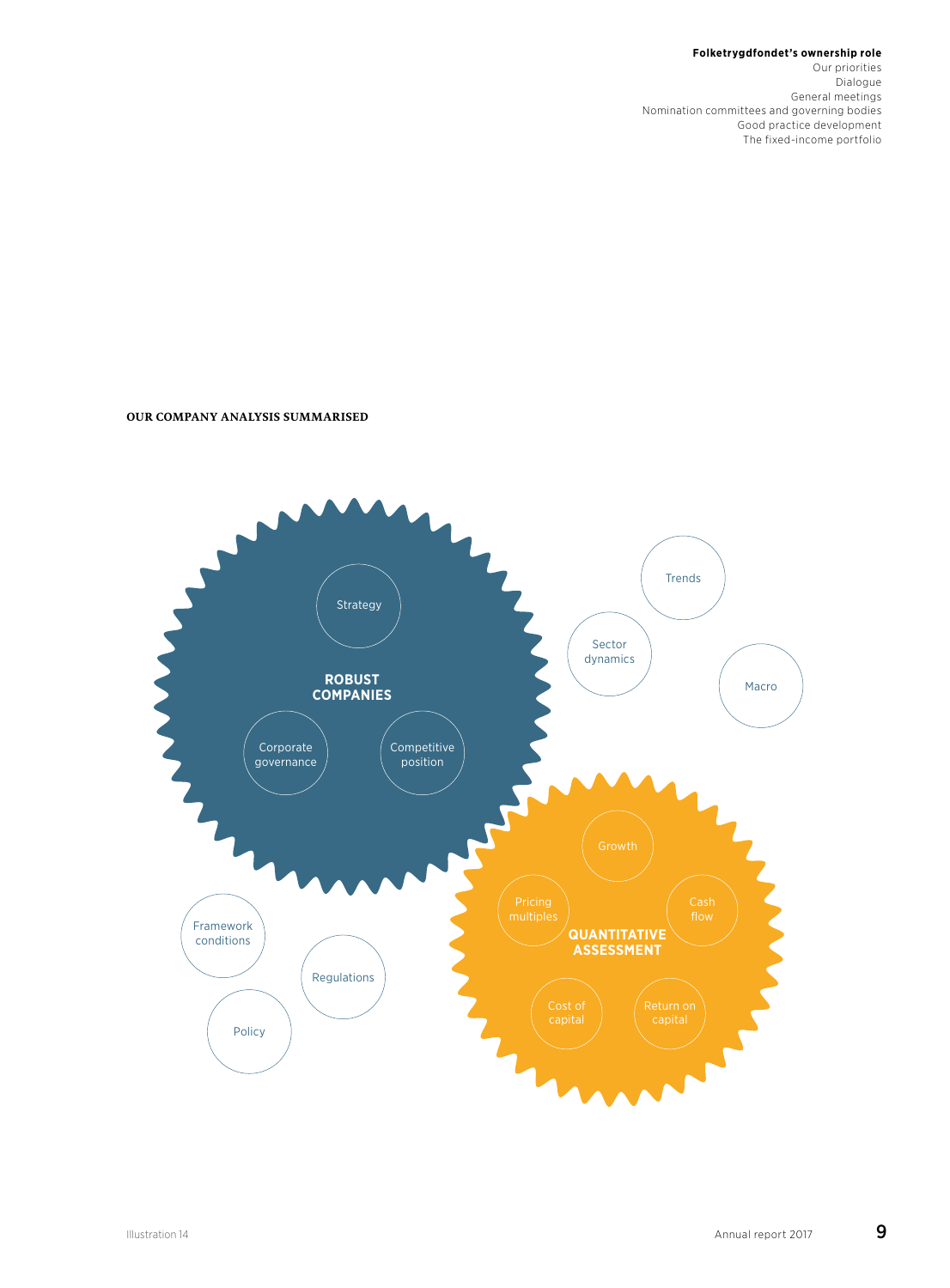#### **Robust companies**

In our active management, we select both investment targets and over- and under-weight companies compared to the benchmark index. Our investment decisions reflect financial analysis, ongoing contact with relevant companies and ESG analyses. Our aim is to beat the market over the long term, i.e. to generate excess returns by exploiting our unique characteristics and advantages as an asset manager. To implement our mandate, we focus our investments on companies that are long-term value generators. Our long-term returns are dependent on strong, consistent performance by the companies in which we invest, and on efficient and well-functioning markets.

#### **Qualitative assessment is crucial**

In our experience, the most successful companies over time are characterised by effective corporate governance, a strong competitive position, and wellconsidered strategies. In practice, such companies have capable boards and managers as well as a clear, well-founded strategy for long-term value creation. They take a long-term view of resources and risk; deal with risks; and exploit the opportunities offered by sustainable development. We invest time and resources in the qualitative assessment of factors related to strategy, corporate governance and competitive position. These assessments provide the basis for our quantitative analysis of companies.

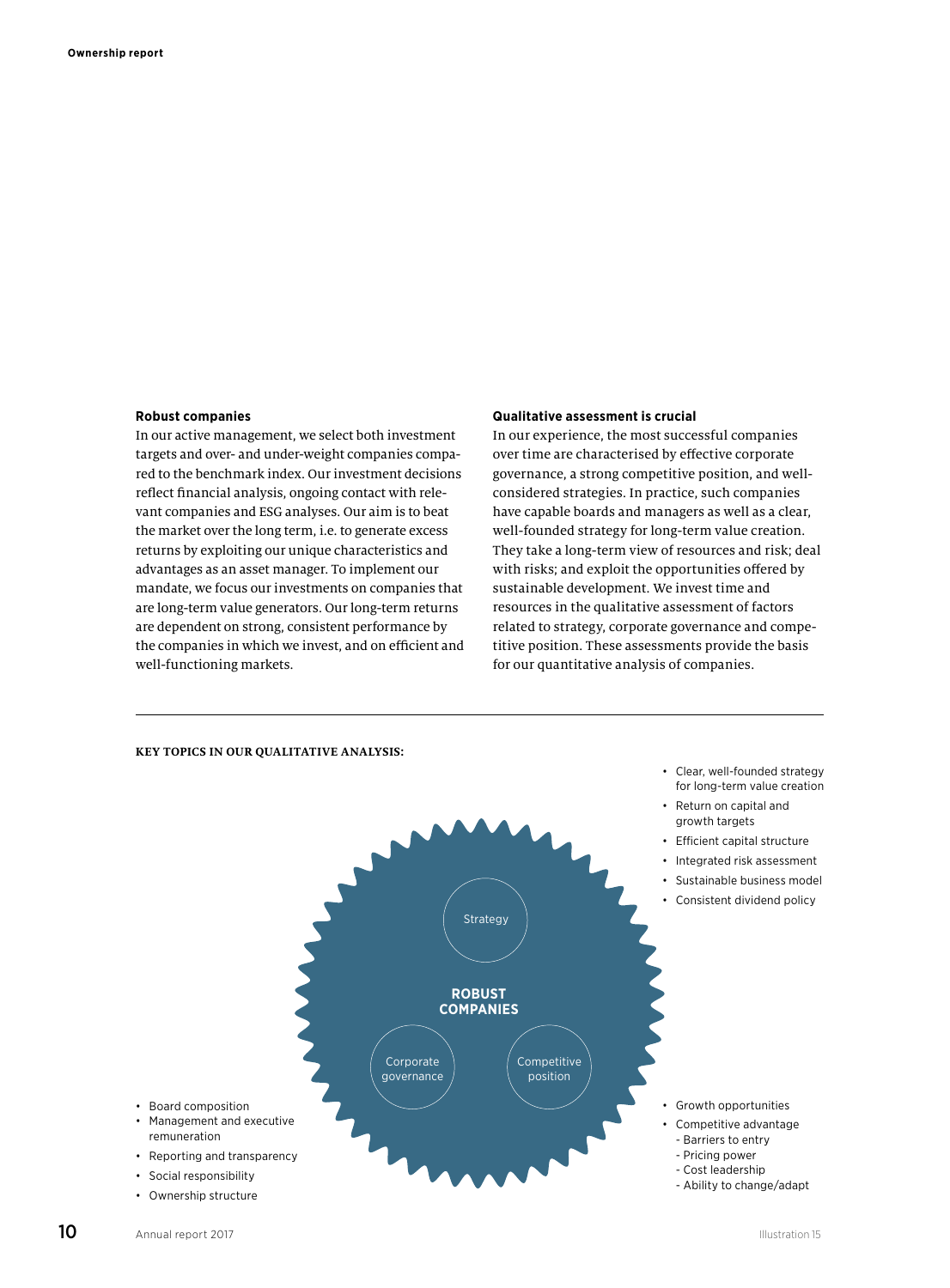# **MAJOR PLAYER ON THE OSLO STOCK EXCHANGE**

Folketrygdfondet is one of the largest financial investors on the Oslo Stock Exchange. Folketrygdfondet is a top-three shareholder in 43 listed companies.

It is important for companies to maintain contact with their largest shareholders, both on an ongoing basis and in connection with strategically important developments such as acquisitions and changes in capital structure. We are highly aware of our responsibility in this regard, and thus prioritise investing time and resources in ownership dialogues.

The investment mandate specifies that the highest permitted shareholding in any Norwegian company is 15 percent, and five percent for companies from the other Nordic countries.



**Sources:** Oslo Stock Exchange monthly statistics and Folketrygdfondet as of 31 December 2017

### **FOLKETRYGDFONDET'S OWNERSHIP INTERESTS ON THE OSLO STOCK EXCHANGE**

Number of companies in which Folketrygdfondet is among the largest shareholders.



**Sources:** Company websites, VPS and stock exchange notices. When a nominee account is specified as one of the largest shareholders, Folketrygdfondet estimates its placement. Owners with shared ownership interests are grouped together when Folketrygdfondet has information to indicate that this is correct.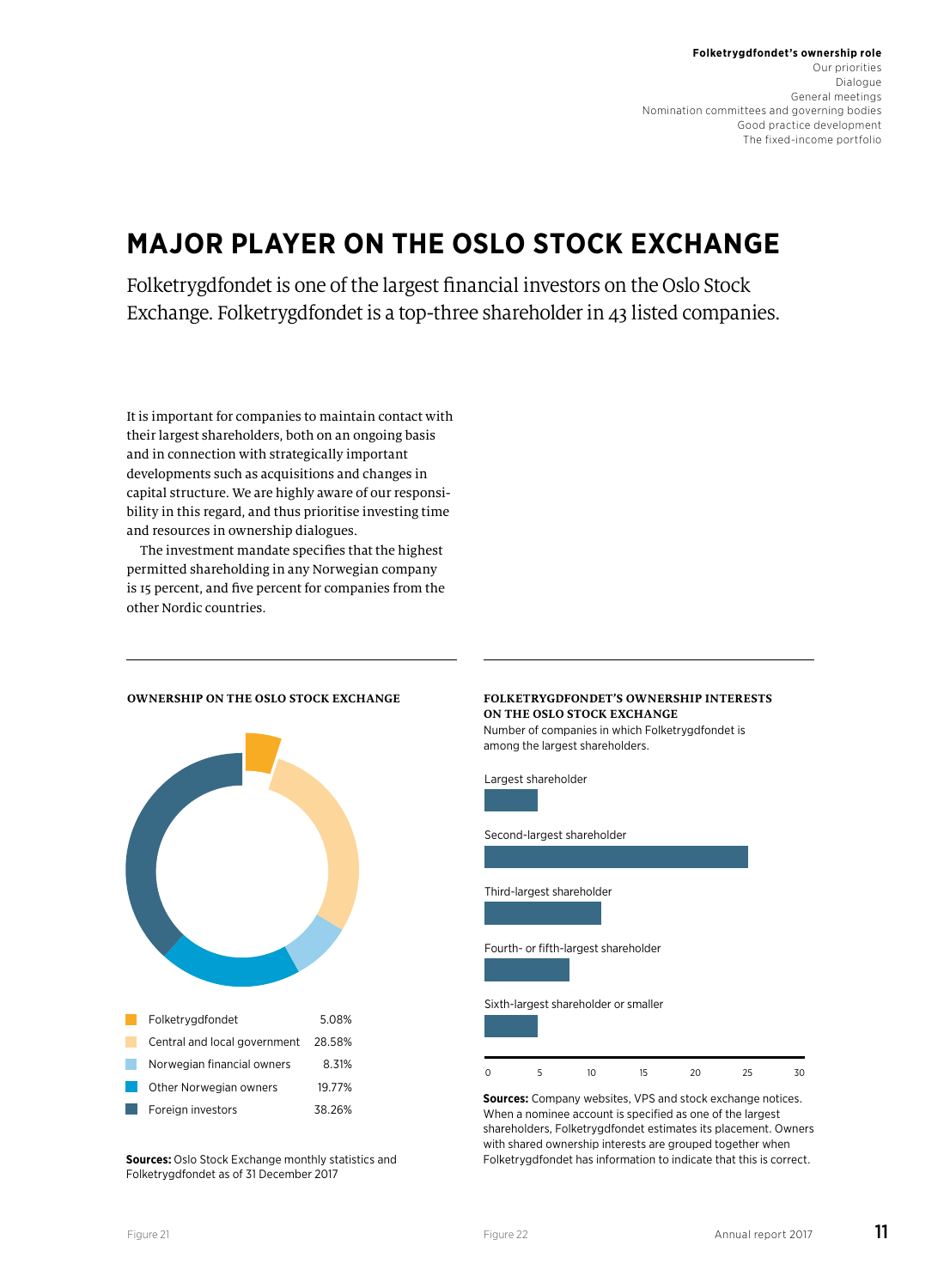#### **FOLKETRYGDFONDET'S OWNERSHIP INTERESTS ON THE OSLO STOCK EXCHANGE**

Companies in which Folketrygdfondet owned more than five percent of equity or was among the three largest shareholders as of 31 December 2017.

| Company name                   | <b>FTF's shareholding</b> | FTF's shareholder ranking |
|--------------------------------|---------------------------|---------------------------|
|                                |                           |                           |
| Nordic Semiconductor           | 13.76%                    | 1                         |
| Norwegian Property             | 13.48%                    | 2                         |
| Storebrand                     | 12.32%                    | 1                         |
| TGS-NOPEC                      | 11.76%                    | 1                         |
| Veidekke                       | 11.56%                    | 2                         |
| Ekornes                        | 10.49%                    | 2                         |
| Atea                           | 10.25%                    | 2                         |
| Otello                         | 9.29%                     | 1                         |
| Subsea 7                       | 9.01%                     | 2                         |
| Nordic Nanovector              | 8.97%                     | 2                         |
| Marine Harvest                 | 8.89%                     | 2                         |
| Entra                          | 8.79%                     | 2                         |
| Bakkafrost                     | 8.61%                     | 3                         |
| Norwegian Air Shuttle          | 8.52%                     | 2                         |
| Schibsted                      | 8.49%                     | 2                         |
| Orkla                          | 8.47%                     | 2                         |
| <b>BORR Drilling</b>           | 7.69%                     | 3                         |
| AF Gruppen                     | 7.32%                     | 4                         |
| Europris                       | 7.21%                     | 1                         |
| Norsk Hydro                    | 7.12%                     | 2                         |
| SalMar                         | 6.95%                     | 2                         |
| <b>Aker Solutions</b>          | 6.80%                     | 2                         |
| SpareBank 1 SR-Bank            | 6.68%                     | 2                         |
| Yara International             | 6.67%                     | 2                         |
| Kongsberg Gruppen              | 6.53%                     | 3                         |
| <b>XXL</b>                     | 6.41%                     | 2                         |
| <b>DNB</b>                     | 6.32%                     | 3                         |
| <b>REC Silicon</b>             | 5.92%                     | 3                         |
| Tomra Systems                  | 5.86%                     | 2                         |
| Golden Ocean Group             | 5,17%                     | 3                         |
| <b>EVRY</b>                    | 5,09%                     | 3                         |
| Petroleum Geo-Services         | 5,02%                     | 6                         |
| Lerøy Seafood Group            | 4,95%                     | 2                         |
| Telenor                        | 4,95%                     | 2                         |
| Wilh. Wilhelmsen Holding       | 4.93%                     | 3                         |
| Aker BP                        | 4.35%                     | 3                         |
| Aker                           | 4.16%                     | 2                         |
| Olav Thon Eiendomsselskap      | 3.98%                     | $\overline{\mathbf{2}}$   |
| Gjensidige Forsikring          | 3.98%                     | $\overline{\mathbf{2}}$   |
| Grieg Seafood                  | 3.77%                     | 3                         |
| Statoil                        | 3.56%                     | 2                         |
| Wallenius Wilhelmsen Logistics | 2.63%                     | 3                         |
| Stolt-Nielsen                  | 2.23%                     | 2                         |

**Sources:** Company websites, VPS and stock exchange notices.

When a nominee account is specified as one of the largest shareholders, Folketrygdfondet estimates its placement. Owners with shared ownership interests are grouped together when Folketrygdfondet has information to indicate that this is correct.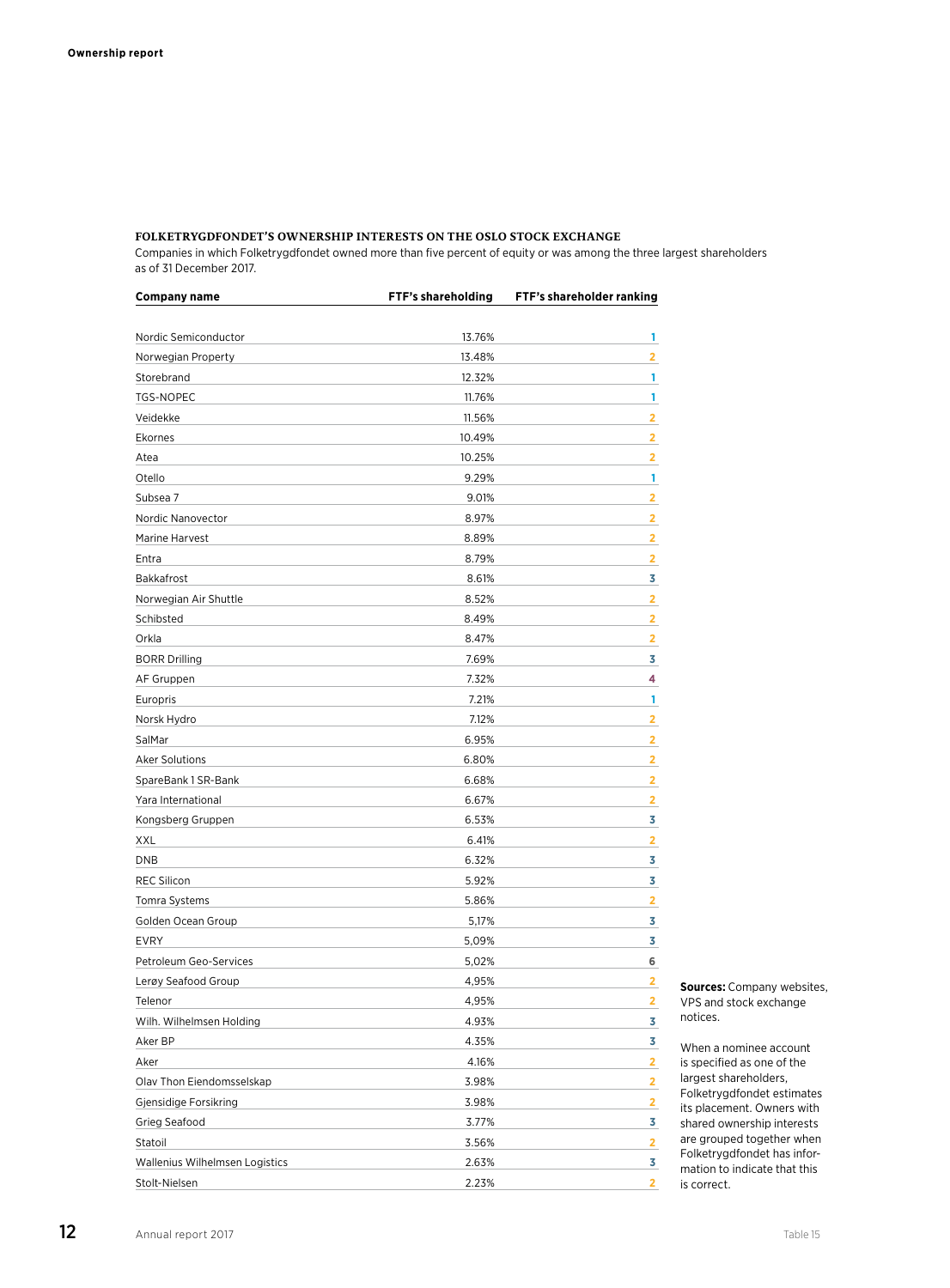# **OUR PROCEDURES**

Meetings with board chairs and management are the most common tool Folketrygdfondet uses in its active ownership. Other important arenas include general meetings, corporate assemblies and nomination committees.

Folketrygdfondet aims to be a demanding, reliable, and responsible owner.

#### **Arenas**

Active, constructive dialogue with portfolio companies is consistent with Folketrygdfondet's role as a large, long-term investor. Through meetings and other contact with the board chair and management, companies get to know us and we get to know them. The primary aim in most of our dialogues is to learn more about the companies. It is important for us to know the companies, so that we can make sound investment decisions, assess capital requirements, and identify areas in which we can exert influence.

Folketrygdfondet votes at the general meetings of the companies in which we have invested. When we vote against a board proposal, we publish the rationale on our website.

Folketrygdfondet does not hold any directorships in

the companies in which it invests, but we are involved in the election of company boards and may participate in nomination committees and corporate assemblies.

### **Topics**

We have defined five key ownership issues with which we engage and express our views:

- strategy, capital structure, and financial targets
- board composition
- executive remuneration
- good corporate governance
- reporting and transparency

We are also focused on ensuring that portfolio companies address material ESG issues. To make the dialogue as productive as possible for both parties, we have drafted a number of guidance documents on key topics. See ftf.no.



#### **ACTIVE OWNERSHIP IN SEVERAL ARENAS:**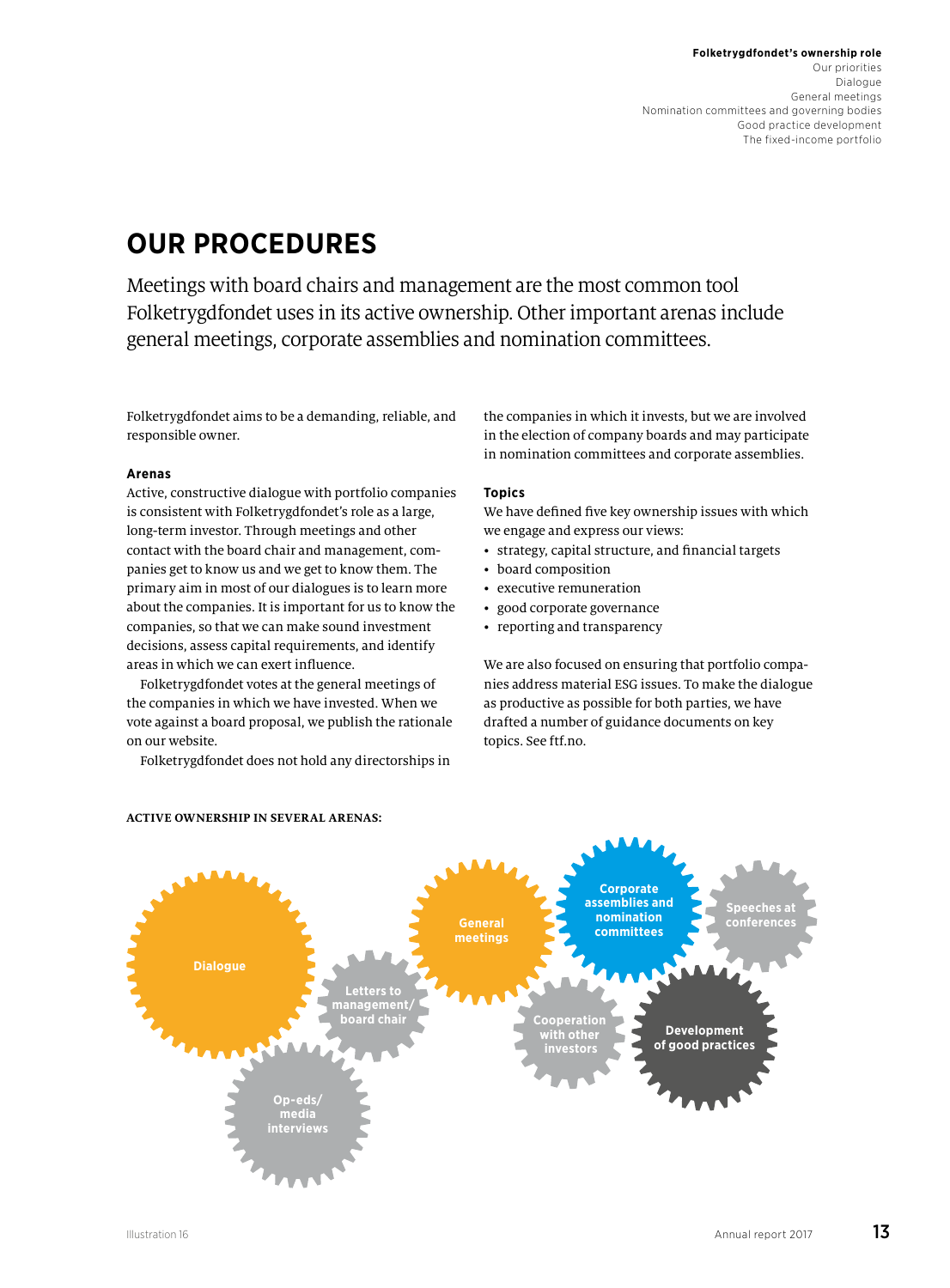#### **The portfolios**

Our active ownership in Danish, Finnish and Swedish companies follows the same principles as in Norwegian companies. However, Folketrygdfondet's shareholdings in the other Nordic markets are smaller and spread among a larger number of companies, and we adapt our active ownership activities accordingly. Further, the role of bondholder differs from the role of shareholder, not least because only shareholders have ownership rights. Relations between bondholder and company are governed by the loan agreement, and there is limited dialogue with the company unless an undesirable event such as default occurs. Active ownership therefore takes a different form for our equity as compared to our fixed income investments.

#### **Active ownership challenges**

We devote considerable time and resources to active ownership, and always seek to ensure that the portfolio companies are aware of our expectations. We communicate the importance of addressing ownership issues and other material ESG topics in our broader active ownership efforts, but also raise specific cases where the companies do not appear to be acting in line with our expectations. Companies increasingly understand our financial motivation for focusing on ownership issues and the handling of material sustainability concerns, and the companies often have a mature approach to these topics. Nonetheless, it sometimes takes time for companies to operate in accordance with our expectations, in part because such cases are often complex and entail dilemmas and trade offs.



| <b>Objective</b> | 1. "We know the portfolio companies"        | 2. "They know us"                                                                          |
|------------------|---------------------------------------------|--------------------------------------------------------------------------------------------|
| <b>How</b>       | Know the companies                          | Influence the companies                                                                    |
| <b>Purpose</b>   | Increase our understanding of the companies | Improve the companies' awareness of and compliance with<br>our principles and expectations |
| <b>Arena</b>     | Dialogue                                    | General meetings, dialogue, nomination committees,<br>promote good practice                |
| Indicator        | Excess return                               | Support value creation in the companies in which we invest                                 |

#### **OUR ACTIVE OWNERSHIP OBJECTIVES:**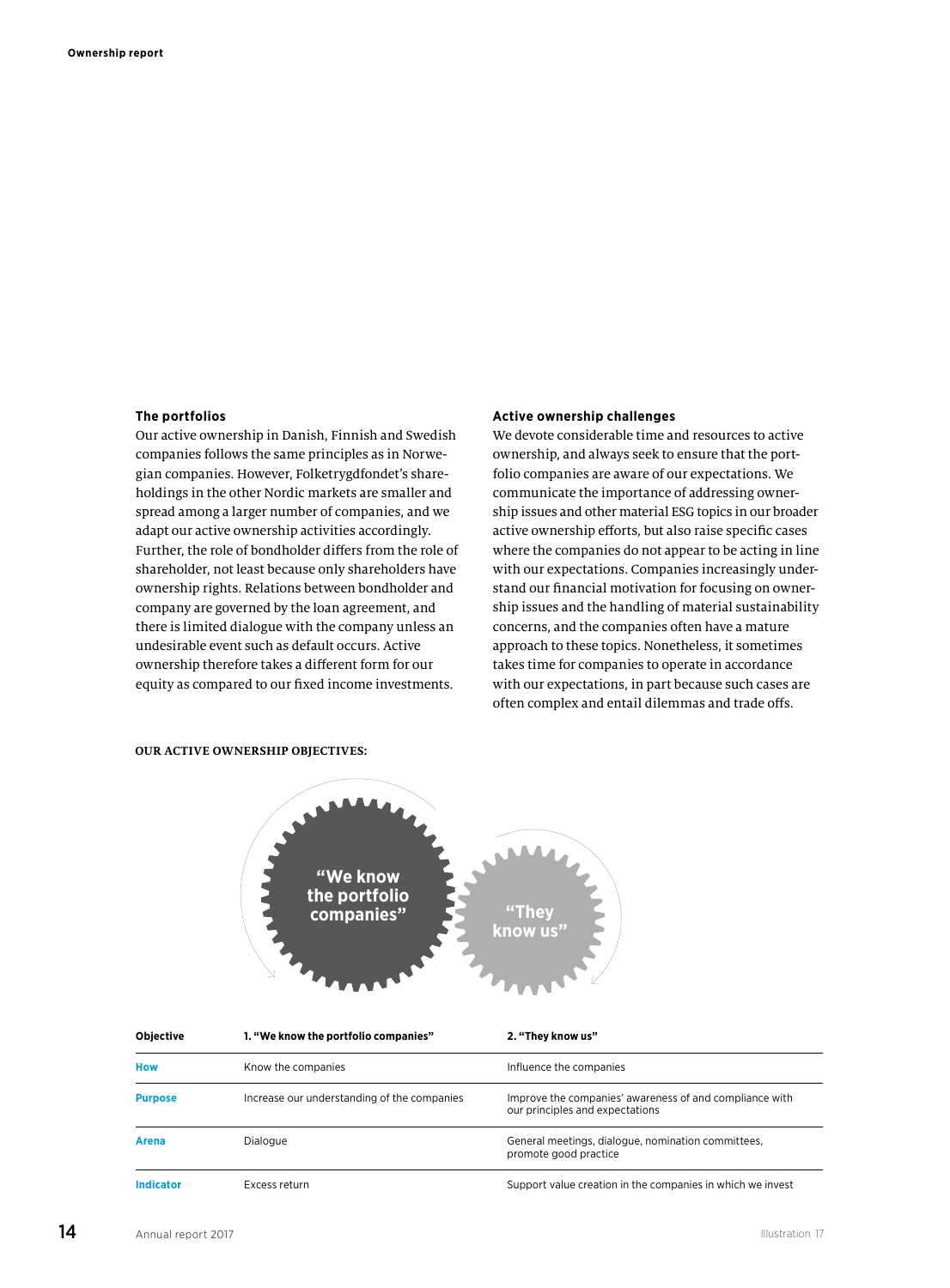#### **Folketrygdfondet's ownership role**

 Our priorities .<br>Dialogue General meetings Nomination committees and governing bodies Good practice development The fixed-income portfolio

**ACTIVE OWNERSHIP CHALLENGES:**

Complexity



ESG-related issues are<br>seldom clear-cut.

Long-term perspective



Change processes often take time, as does finding solutions that match Folketrygdfondet's expectations.

Distribution of roles and responsibilities



We emphasise dialogue and expect companies to initiate change processes.

We focus on preserving the appropriate distinction between the role of the board and that of the shareholders acting through the general meeting.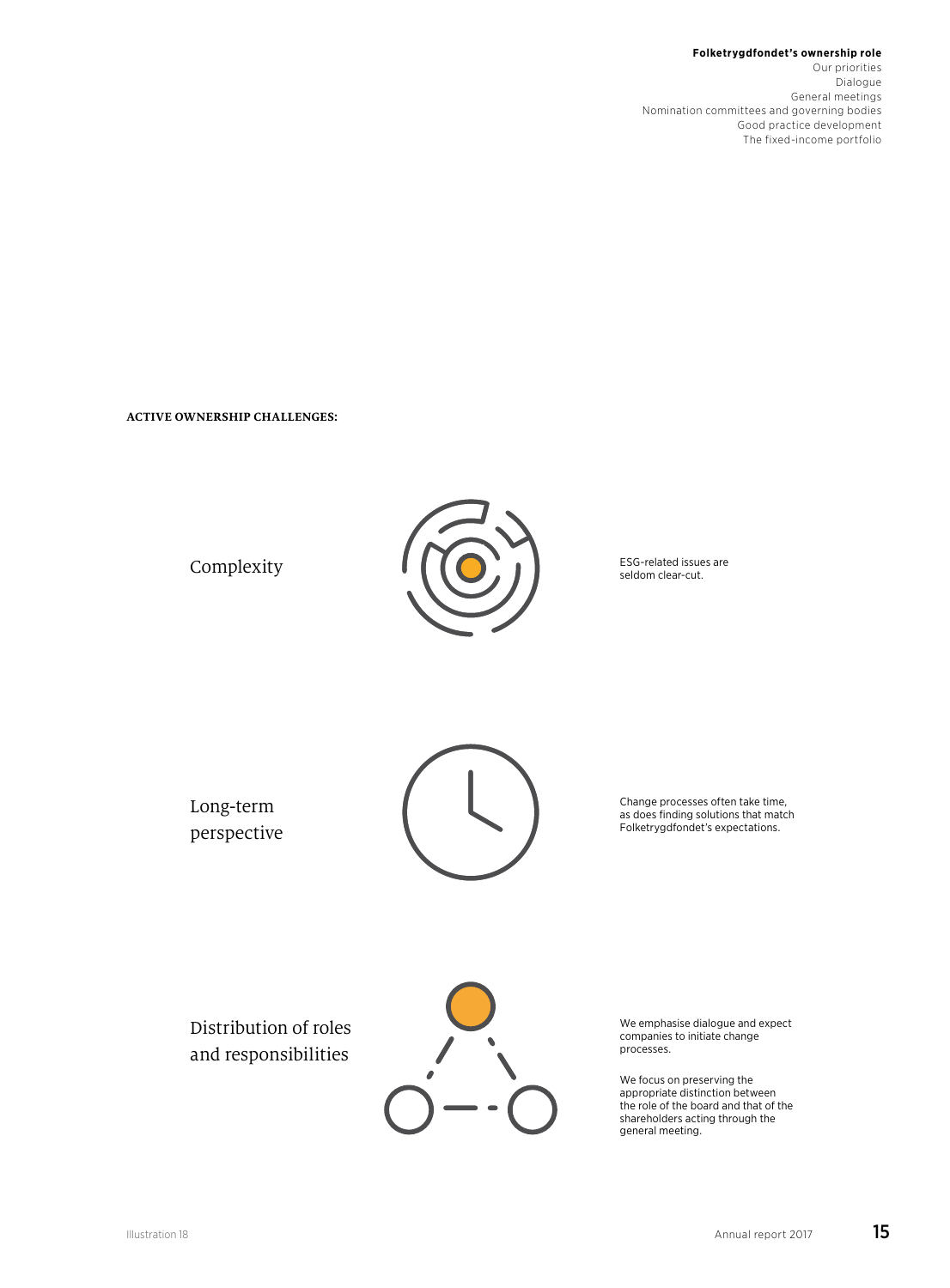# **WE ARE FOCUSED ON VALUE CREATION**

We monitor ESG issues of material importance to the portfolio companies, which can impact us financially.

The issues we focus on are determined through company analyses and an assessment of portfolio characteristics, which together shape our priorities.

In our analysis of companies, we focus on whether a given company has a robust mechanism in place for identifying, addressing and reporting on important topics. The Oslo Stock Exchange guidance on the reporting of corporate responsibility describes a model process. Our previously discussed expectation documents also contain relevant information in this regard. In summary, we seek to ensure that the portfolio companies have effective processes in place for identifying how they influence and are influenced by ESG issues, and the expectations of key stakeholders.

In our analysis of portfolio characteristics, we concentrate on identifying topics significant to multiple companies or to the markets in which we are invested. In this context, we evaluate potential topics from two perspectives:

- the importance of the ESG topic
- our opportunity to exert influence

Topics that score highly on both factors are given priority in our responsible investment efforts.

The analysis of portfolio characteristics is updated annually, as well as in the event of material changes. Accordingly, different topics remain a priority for different lengths of time.



#### OUR FOCUS AREAS FOR COMPANY ANALYSIS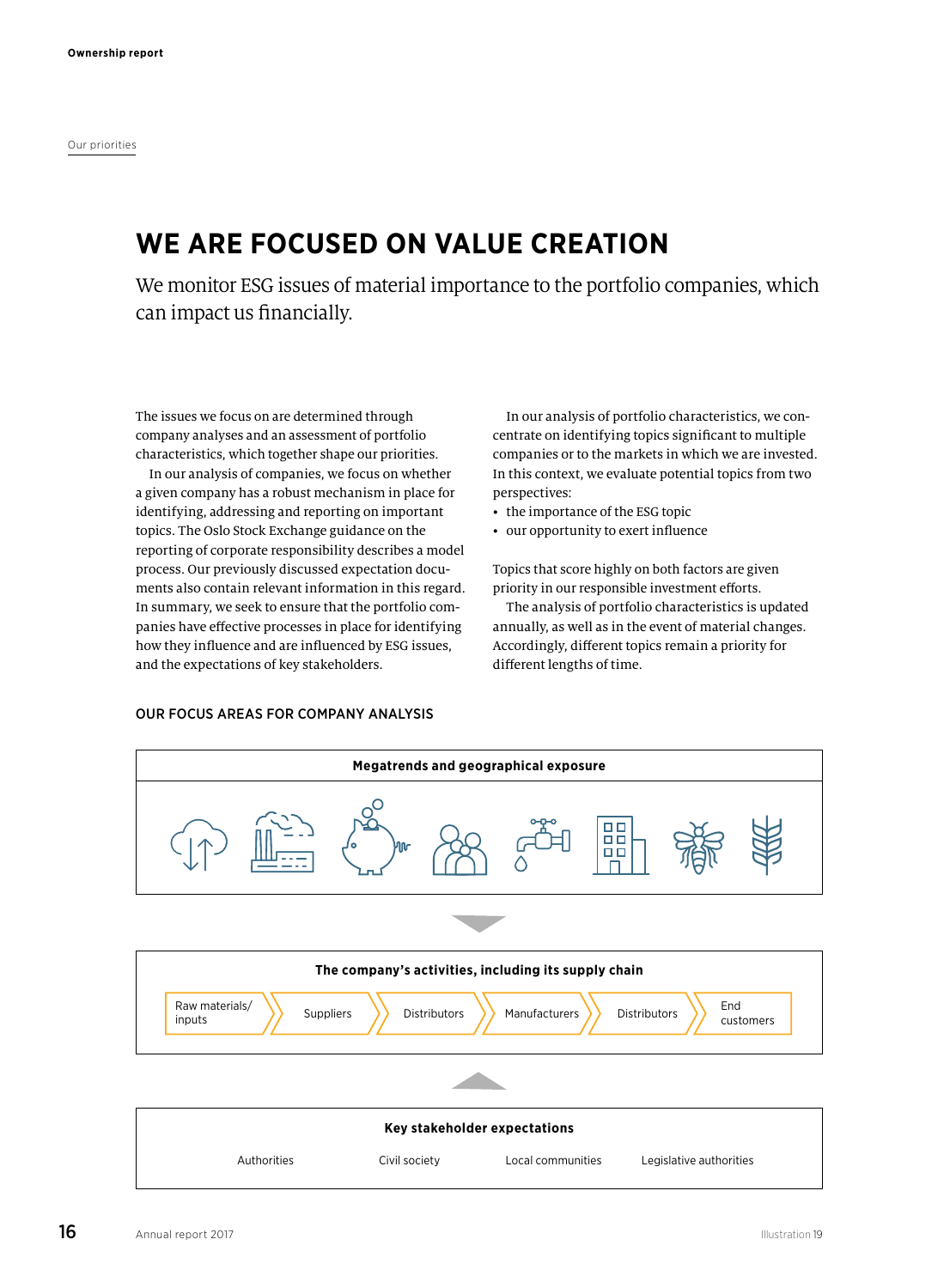#### **What do we hope to achieve?**

By focusing on ESG, we seek to promote well-functioning markets and sustainable development in the markets in which we invest. In our view, this is a prerequisite for achieving our goal of the highest possible long-term returns. A further objective is to help companies overcome material ESG challenges and thereby secure the best possible foundation for long-term value creation.

In 2018, we will continue to focus on our ownership agenda and other material ESG-related risks and opportunities. Climate issues, anti-corruption, human rights and workers' rights will remain priorities. These areas raise a number of issues, both risks and opportunities, which we will continue to address in relevant arenas and with relevant companies.

#### **What are we doing?**

We monitor material risks in various ways, including through direct meetings with the portfolio companies, joint initiatives with other investors, and surveys.

#### **HOW WE SELECT SUSTAINABILITY TOPICS**



Illustration 20

#### EXAMPLES OF PRIORITIES IN 2017



- Emissions reporting
- Physical effects of climate change
- Transition risk: the risk of changes in regulations, technology, and demand



#### **Climate issues Anti-corruption Human rights and**

- Culture: tone at the top
- Robust anti-corruption system based on the company's risk profile
- Functioning whistleblowing system



### **workers' rights**

- Responsible ship recycling
- Data protection and digitalisation
- Right to organise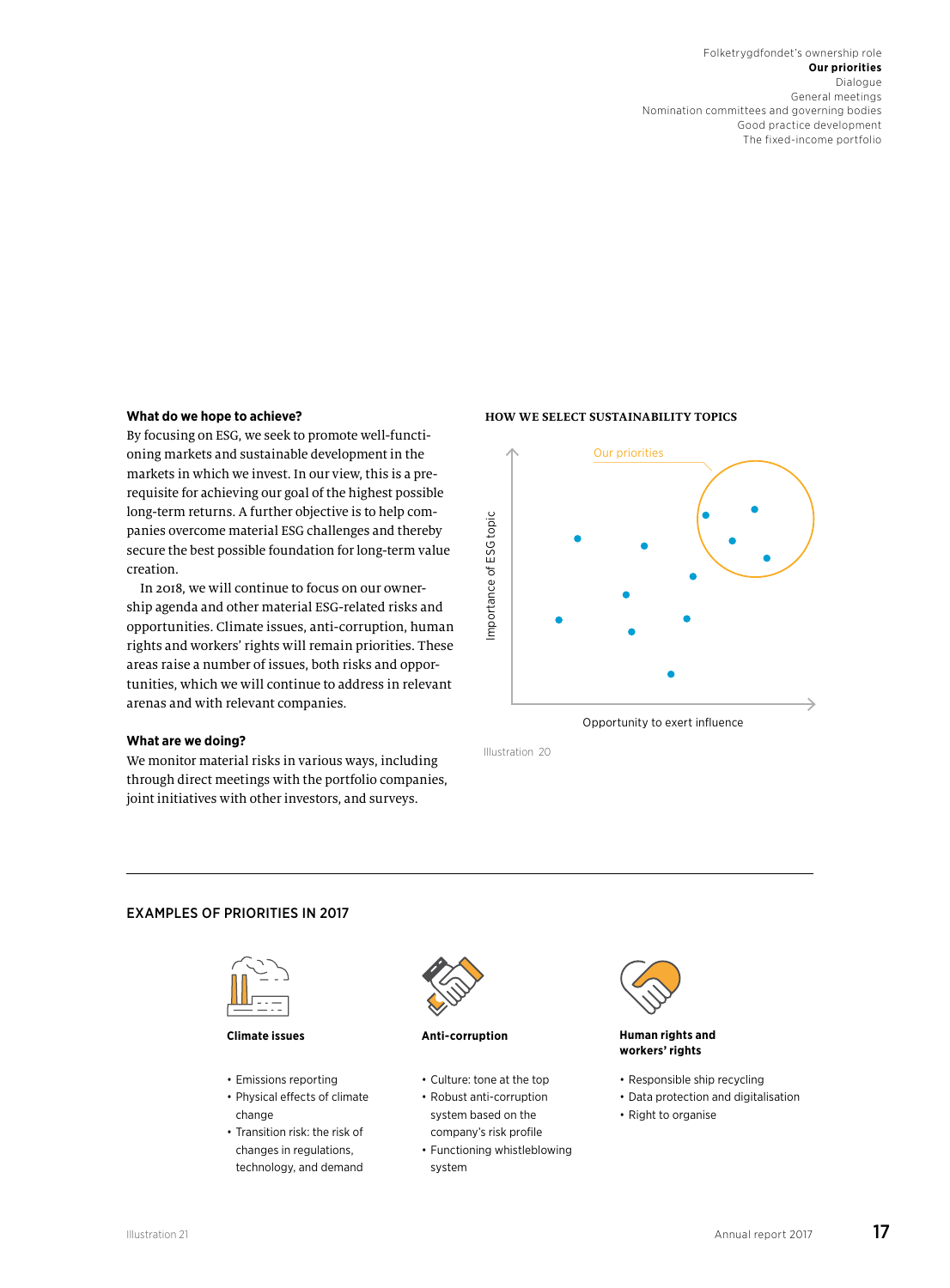### STRATEGY, CAPITAL STRUCTURE AND FINAN-CIAL TARGETS

Well-founded strategic priorities are a prerequisite for efficient capital utilisation and profitability over time. That is why we expect the portfolio companies to adopt long-term financial targets and communicate these clearly to the market. We also see this as important for long-term value creation.

Research<sup>1</sup> and our own experience indicate that companies that have long-term financial targets and communicate these clearly achieve stronger profitability and value creation than companies without clear targets and a long-term perspective.

The Norwegian business sector faces substantial challenges and necessary restructuring. We consider companies' clear communication of their strategies and long-term financial targets to be extremely important. Such communication can help ensure the company operates efficiently and allocates capital to the most profitable projects.

*1 HBR 2017: Barton, Manyika, Williamson: Finally, Evidence That Managing for the Long Term Pays Off.*

#### **What do we hope to achieve?**

Our objective is maximum value creation both within the portfolio companies and in the market generally. Accordingly, we want companies to communicate clear targets for their return on capital, growth, and capital structure, to detail their tax policies and risk assessments, and to provide well-reasoned explanations for their strategic priorities. We assume that companies have a long-term strategy and a sustainable business model based on robust risk assessments, including climate risk. The strategy should include a clear, consistent dividend policy. Clear communication of a company's dividend policy is a prerequisite for predictability.

There are several dividend policy models. What is critical is that each company selects the model that best matches the company's current operational phase and sector. An efficient capital structure is important to maximise long-term value creation. We expect that cash flow, after the deduction of growth and maintenance investments, will be distributed to shareholders. Dividends can be regarded as a residual. Any gaps between the long-term capital structure goal and actual capital structure should be explained. Insofar as possible, a dividend policy should specify the prioritised dividend form:

| Topic                                      | <b>Number of companies</b><br><b>Purpose of the measure</b> |                        |                                   |                                                                        |                          | <b>Status and results</b> | <b>Going forward</b> |
|--------------------------------------------|-------------------------------------------------------------|------------------------|-----------------------------------|------------------------------------------------------------------------|--------------------------|---------------------------|----------------------|
|                                            |                                                             | Number of<br>companies | Number of<br>dialogue<br>meetings |                                                                        |                          |                           |                      |
| Financial targets<br>and capital structure | 1. Know the companies'<br>procedures                        | 28                     | 39                                | Improved understanding<br>of the companies'<br>maturity and procedures | Continue efforts in 2018 |                           |                      |
|                                            | 2. Make the companies<br>aware of our expectations          |                        |                                   | Increased understanding<br>of our expectations<br>among the companies  |                          |                           |                      |

#### **DIALOGUE REGARDING FINANCIAL TARGETS AND CAPITAL STRUCTURE IN 2017**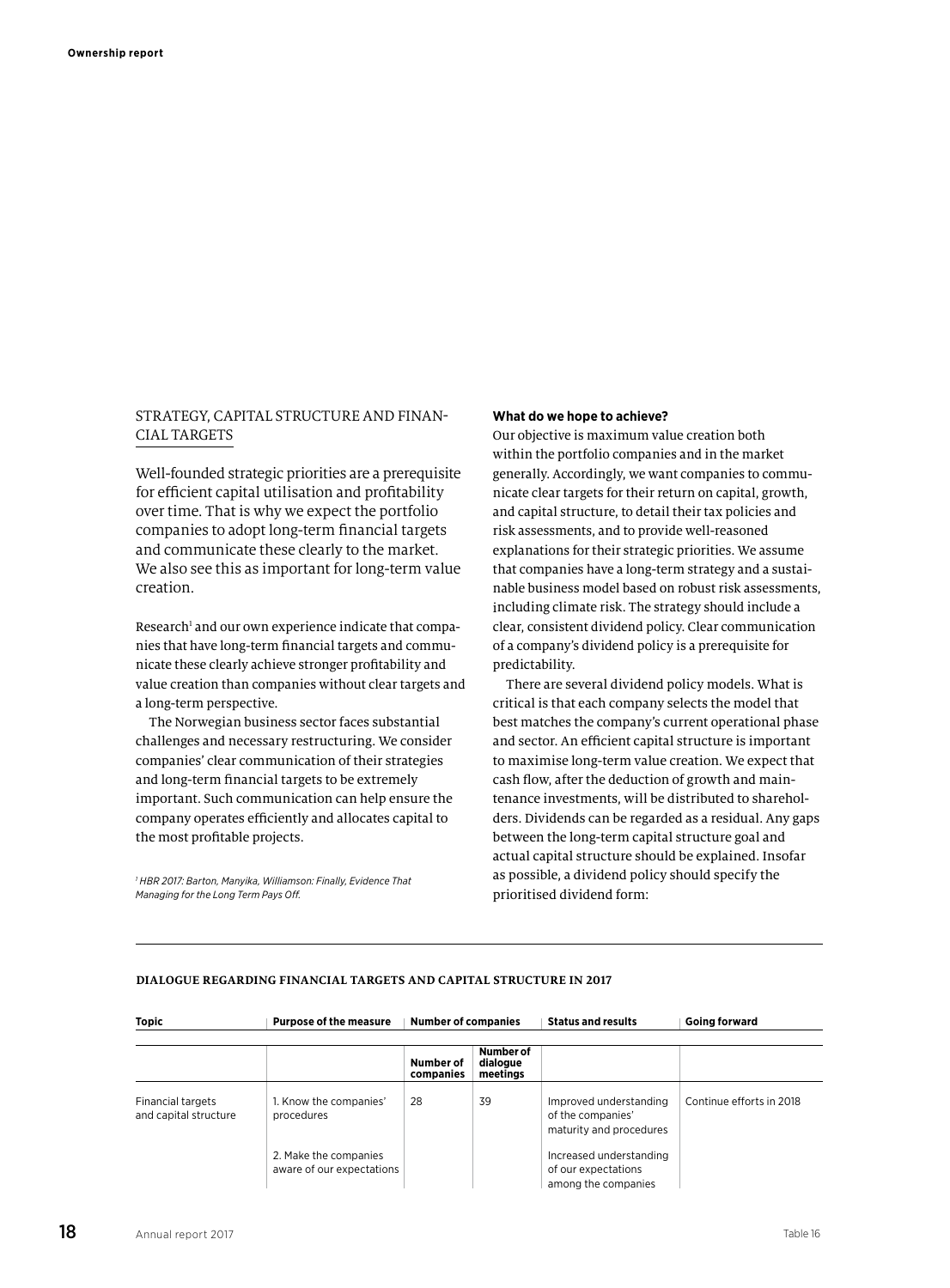cash or other dividend forms such as share buybacks/ capital reductions.

From our perspective as an asset manager, this focus on communication is also about obtaining reliable data from companies. We want to have the best possible insight into the assessments, criteria, and objectives that underpin the companies' strategies for long-term competitiveness, growth and profitability.

#### **What are we doing?**

We have prepared a guide detailing our expectations regarding board-level work on strategies, capital structure, financial targets and dividend and tax policy, as well as the portfolio companies' communication and reporting of activities in these areas. We have revised and updated the guide in 2017. The most important changes in our expectations relate to the communication of dividend policy, tax policy and long-term strategy.

We seek to promote more efficient allocation of capital by companies and markets, and to contribute to long-term value creation. Neither we nor other investors can take over the responsibilities and role of the board of directors. However, we can ask the right questions and expect satisfactory answers.

#### **Developments in 2017**

Since 2013, Folketrygdfondet has conducted an annual survey of the companies listed on the Oslo Stock Exchange to identify how many have adopted financial targets. Although the results showed a positive development from 2013 to 2014, the trend has been negative since 2015. The proportion of companies with concrete capital return targets increased from 21 percent in 2013 to 31 percent in 2014, but has fallen annually since 2015, to 22 percent in 2017. This topic was also high up on Folketrygdfondet's active ownership agenda in 2017. We have made considerable efforts to communicate our views and expectations both directly to companies and to the market in general.

#### CLIMATE

Folketrygdfondet expects companies to address climate risks and provide reliable information on their efforts in this area through reporting. Such information is vital for sound investment decisions and an understanding of the impact of climate risk on Folketrygdfondet's investment markets.

Several of our portfolio companies face substantial climate risks. The significance of individual climate risks varies from company to company, and is determined by several factors including core operations. Our focus is on ensuring that the companies appreciate the environmental impact of their operations in the form of greenhouse gas emissions, and the extent to which their business models and strategies are vulnerable to climate risk. Companies must assess which analyses and measures are necessary to identify and address climate risk.

Quantification of greenhouse gas emissions is a relevant measure of a company's environmental impact. Any challenges in this regard can be addressed by means of targets and measures to reduce emissions. Analysis of the vulnerability of business models and strategies to climate-related risks may include assessment of anticipated changes in laws and regulations, customer preferences, physical climate change and raw material supply. A further focus area is the ability of companies to identify commercial opportunities.

In our view, companies that take climate risk seriously and address it in their strategies are more likely to generate shareholder value.

#### **What do we hope to achieve?**

Folketrygdfondet requires sound, reliable information for use in company analysis. We therefore welcome reporting by companies on their emissions and how they handle significant climate-related commercial opportunities and risks.

Such reports may cover greenhouse gas emissions,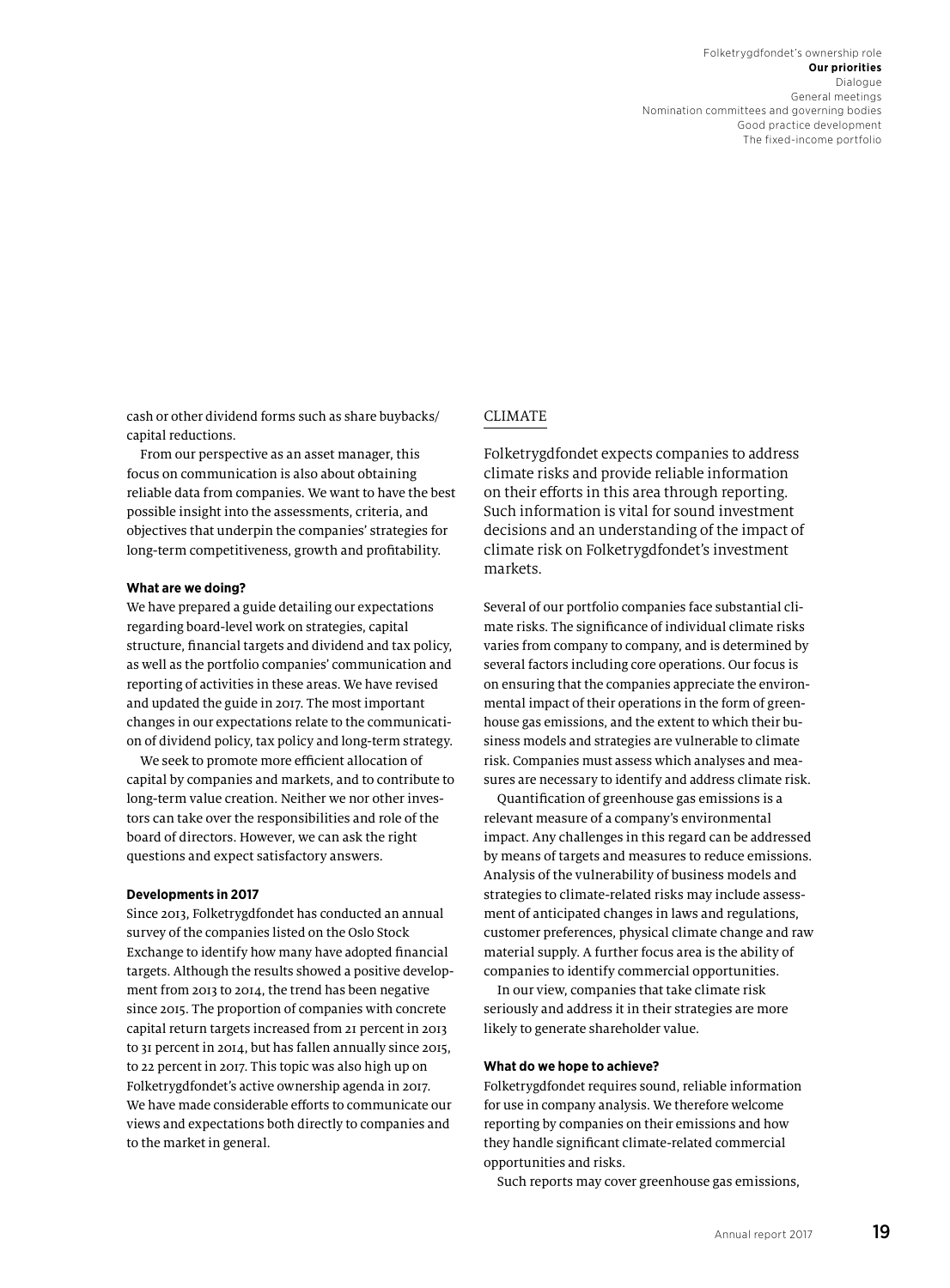absolute and relative targets for emissions reductions, and overviews of problems and investments required to adapt to expected climate-related changes, including future legislation, customer demands and physical climate change.

#### **What are we doing?**

We have developed a guide that sets out our expectations as to the portfolio companies' efforts to address climate challenges and their reporting on risks and opportunities, targets and results.

We have conducted emissions analyses of the Norwegian equity portfolio since 2013. The analysis for 2017 measures greenhouse gas emissions for the equity portfolio as a whole (weighted to reflect our ownership percentages), and makes a comparison with our selected benchmark index.

Folketrygdfondet's  $CO<sub>2</sub>e$  analysis\* is based on our Nordic equity portfolio as of 31 December 2017. The

*\* CO2e stands for CO2 equivalent, and compares the emissions of different greenhouse gases relative to one unit of CO2. It is calculated by multiplying the emissions of a given greenhouse gas by the gas's 100-year global warming potential. Source: SSB.*

analysis incorporates the latest available data on direct emissions (Scope 1) and indirect emissions from energy (Scope 2). Emissions estimates are used for companies that do not report emissions directly or to CDP.

#### **We use the following indicators in our emissions reporting**

- 1. The portfolio's absolute  $CO<sub>2</sub>$  emissions. The figure is based on the total emissions of the portfolio companies, adjusted to reflect our ownership percentages (tonnes of  $CO<sub>2</sub>e$ ).
- 2. The portfolio's  $CO<sub>2</sub>$  intensity. The figure is based on the portfolio companies' total  $CO<sub>2</sub>$  emissions compared to sales/assets (tonnes of  $CO<sub>2</sub>e/NOK$  million in sales/assets), adjusted to reflect our share of the companies' market value.
- 3. The portfolio's  $CO<sub>2</sub>$  efficiency. The figure is based on the portfolio companies' emissions compared to our investment (tonnes of  $CO<sub>2</sub>e/NOK$  million invested).

The emissions analysis improves our understanding of the financial risks associated with future emissions

#### **CO2 ANALYSIS FOR THE EQUITY PORTFOLIO AS AT 31 DECEMBER 2017**

|                                                          | Portfolio | <b>Benchmark index</b> |
|----------------------------------------------------------|-----------|------------------------|
| $CO$ , emissions (tonnes of $CO2e$ )                     | 2,759,001 | 165,462,016            |
| $CO2$ intensity (tonnes/NOK million in sales/assets)     | 29.89     | 30.63                  |
| CO <sub>2</sub> efficiency (tonnes/NOK million invested) | 17.74     | 18.10                  |

Percentage of companies that report their greenhouse gas emissions: 60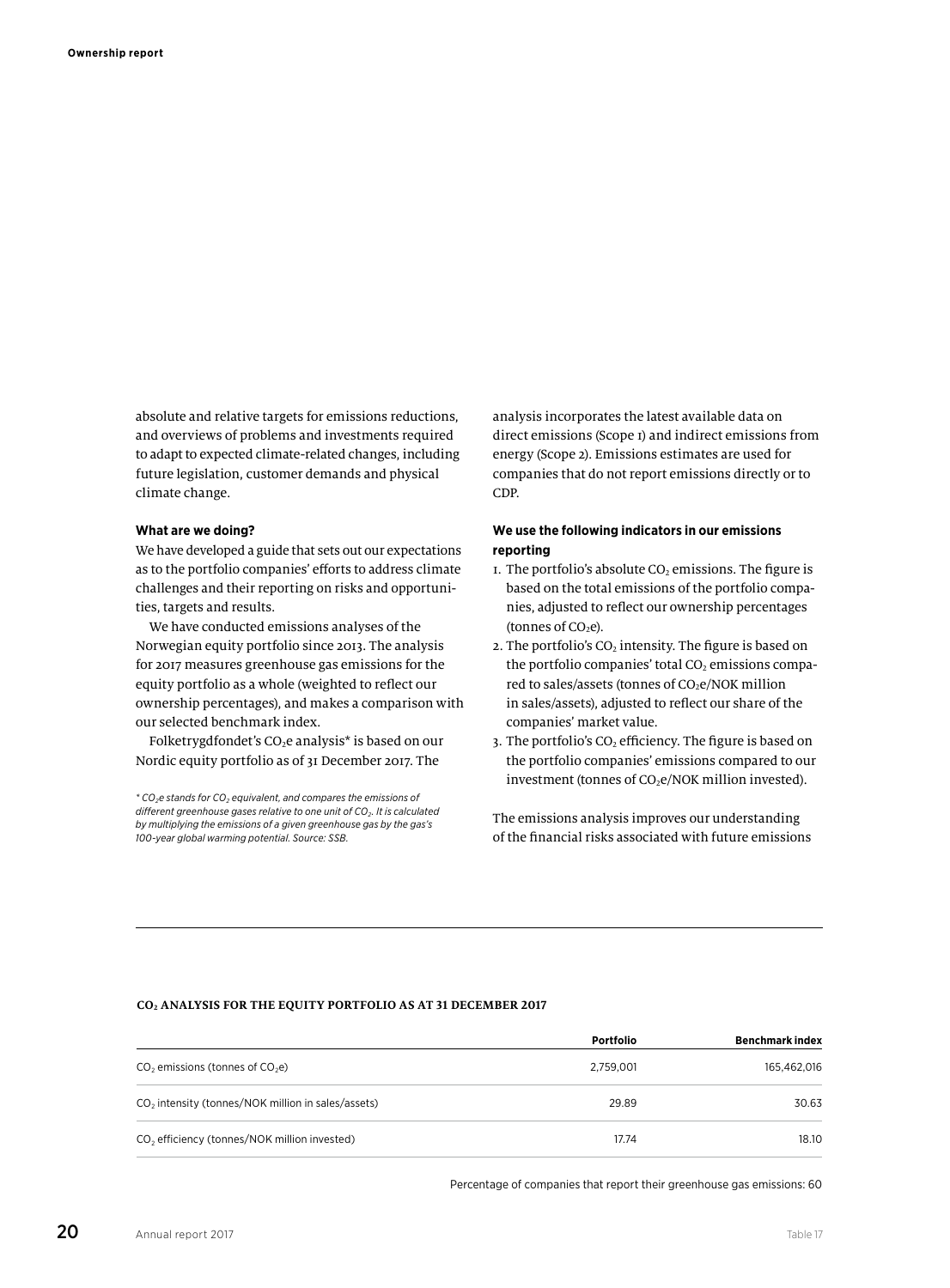pricing (price of  $CO<sub>2</sub>$ ). The analysis also gives us deeper insight into how prepared companies are to respond to climate-related risks, since reporting of own emissions is often a prerequisite for addressing climate risk. This insight is useful in our company analyses, and as a starting point for active ownership.

However, the  $CO<sub>2</sub>$  analysis also has limitations. For example, it does not tell us:

- how the companies in the equity portfolio are positioned with regard to the transition to a low-emissions economy
- the portfolio's overall climate risk, including how the portfolio will be impacted by extreme weather, drought, floods and changes in raw material supply
- the portfolio companies' preparedness for the consequences of stricter legislation on matters such as energy efficiency and emissions
- to what extent the portfolio is positioned to achieve a 2°C or 1.5°C target

We are seeking to improve our understanding of these points through sources such as the CDP, other corporate reports and company dialogues.

Climate risk in the portfolio

#### **Statoil's work on climate risk**

Climate issues have been included in Folketrygdfondet's dialogue with Statoil for several years. Important topics in this dialogue include unconventional oil and gas production and general reporting on climate risk. At the company's general meeting in 2015, Folketrygdfondet voted for a shareholder proposal to expand reporting on climate risk. Reliable information on how risks linked to climate change may affect corporate business models and strategies is vital for sound investment decisions. Since 2016, Statoil has intensified its reporting on climate risk with respect to both the company's climate impact and how climate change-related risk may affect the company's strategy and future earnings. Statoil is also open about its positive attitude towards carbon pricing. We appreciate Statoil's implementation of the 2015 shareholder proposal, which has improved the ability of investors to make good investment decisions and the company's ability to general long-term shareholder value.

| <b>Topic</b> | <b>Purpose of the measure</b>                                                        |                        | <b>Status and results</b><br><b>Number of companies</b> |                                                                       | <b>Going forward</b>                                                             |
|--------------|--------------------------------------------------------------------------------------|------------------------|---------------------------------------------------------|-----------------------------------------------------------------------|----------------------------------------------------------------------------------|
|              |                                                                                      | Number of<br>companies | Number of<br>dialogue<br>meetings                       |                                                                       |                                                                                  |
| Climate      | 1. Know how the<br>companies deal with<br>climate-related risks<br>and opportunities | 8                      | 9                                                       | Improved understanding<br>of the companies'<br>maturity and reporting | Continue efforts in 2018.<br>This is a maturation process<br>that will take time |
|              | 2. Make the companies<br>aware of our climate-<br>related expectations               |                        |                                                         | Increased understanding<br>of our expectations<br>among the companies |                                                                                  |

#### **CLIMATE DIALOGUE IN 2017**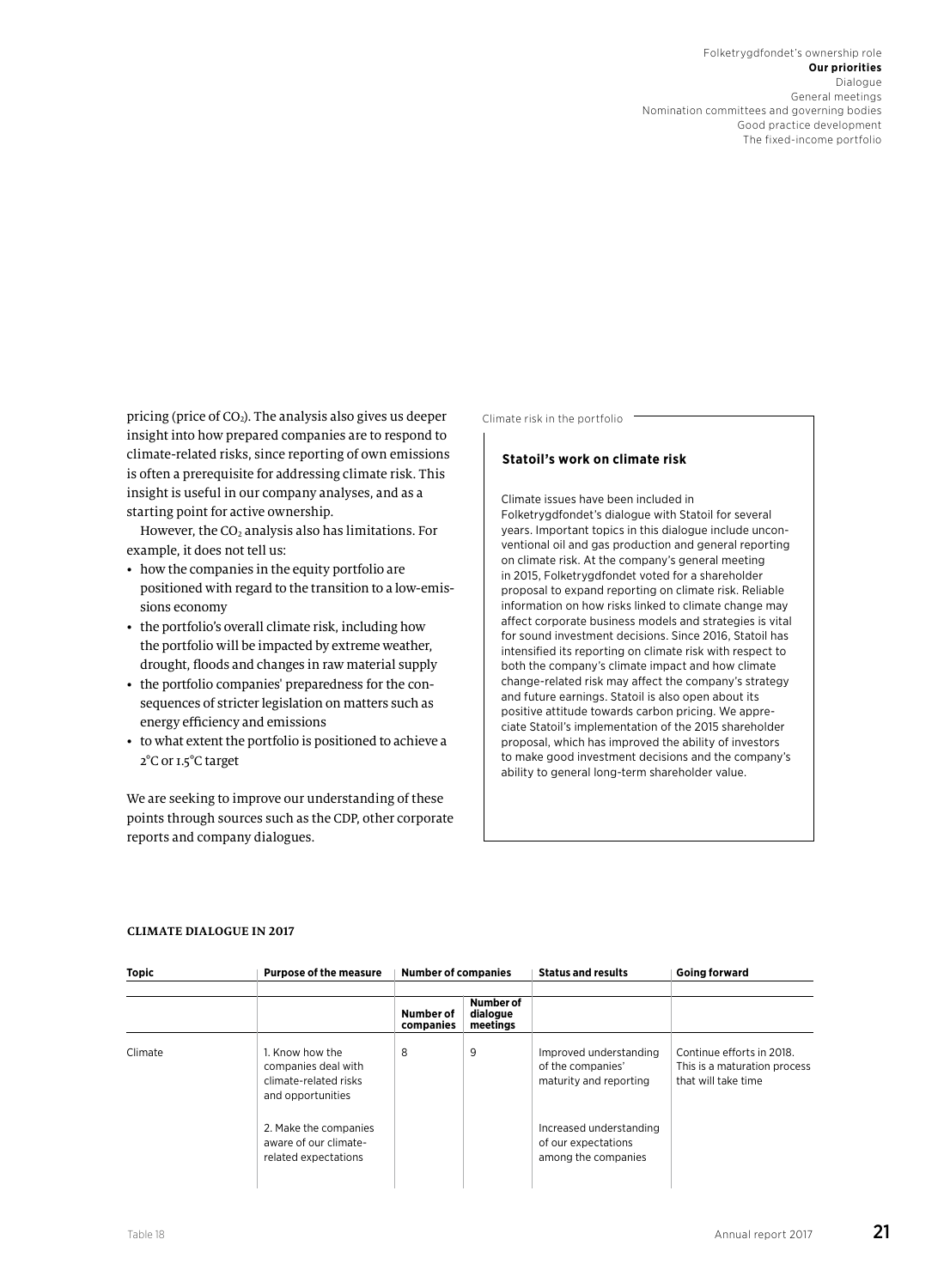#### **Developments in 2017**

The  $CO<sub>2</sub>$  analysis is used to decide which companies to prioritise in the context of our efforts to understand and reduce portfolio climate risk. In our dialogues with companies, we have urged them to develop strategies and targets, and to implement measures to make their business models and strategies less vulnerable to climate risk.

We are also focused on increasing the proportion of companies that report their emissions, and have raised the issue in our climate-related dialogue meetings.

Further, the Task Force on Climate-related Financial Disclosures (TCFD) working group appointed by the Financial Stability Board issued its final report in 2017. The working group has developed recommendations relevant to companies in different sectors, in four areas: governance, strategy, targets and metrics. The purpose of the recommendations is to facilitate more financially relevant climate-related reporting. Folketrygdfondet supports the intention behind the recommendations, and considers it positive and important that the recommendations cover both how companies are affected by climate change and how companies affect the climate. Such information is needed to make sound investment decisions and to

understand how climate risk may impact the markets in which Folketrygdfondet invests. This reflects the focus in our expectation documents and company dialogues. Going forward, Folketrygdfondet will continue to concentrate on existing climate risk initiatives, but will additionally seek to support the development of robust quantitative approaches to be used by both investors and companies in identifying, addressing and reporting climate risk in accordance with the TCFD recommendations. Folketrygdfondet will also consider the need to adapt its climate risk-related efforts in light of ongoing developments in the area.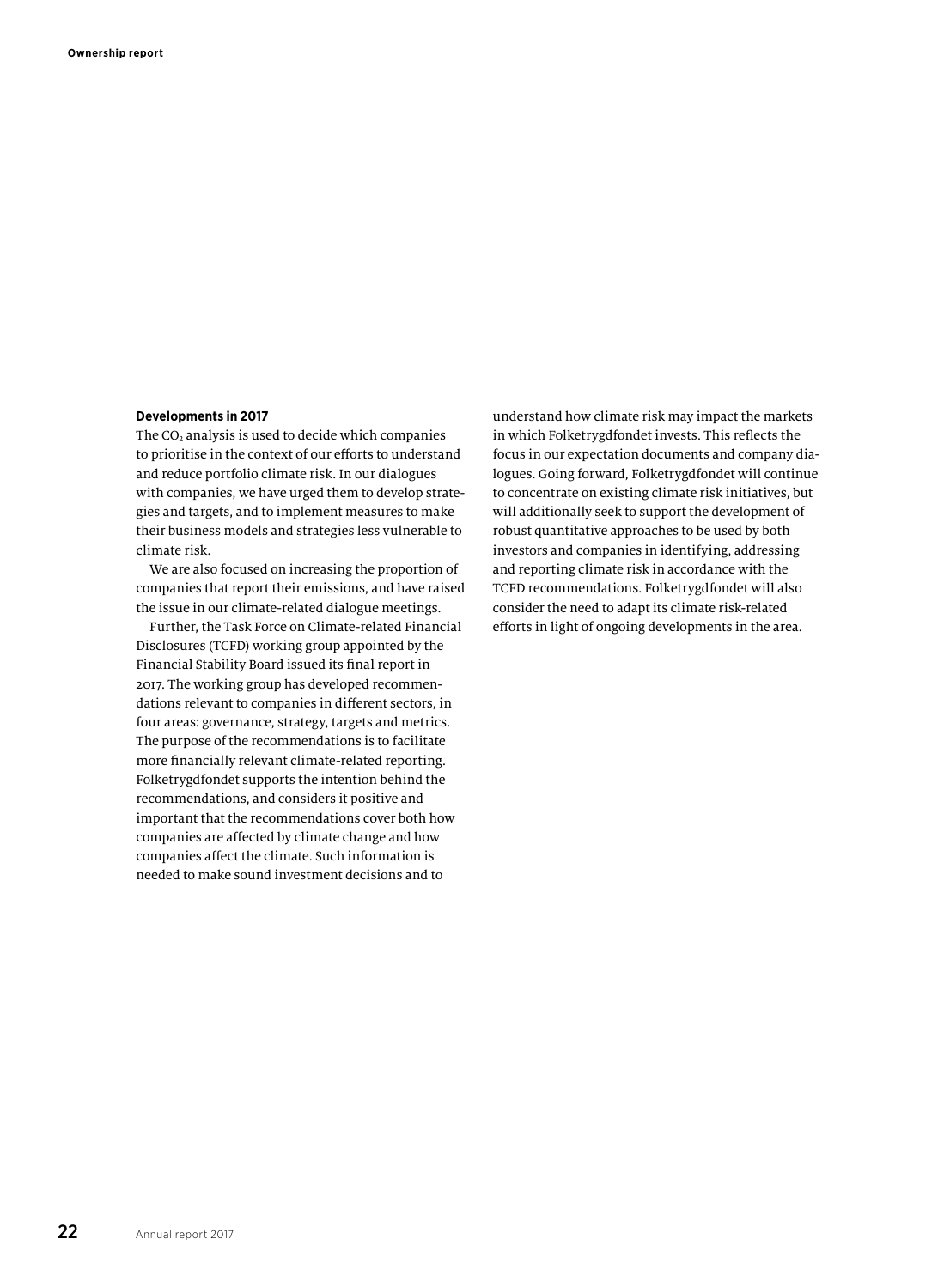#### ANTI-CORRUPTION

Corruption undermines value growth in society and harms the operations of involved companies. At the individual level, the financial consequences of corruption may include exclusion from markets, loss of contracts, fines and prolonged legal proceedings.

As a financial investor, Folketrygdfondet therefore considers it vital that companies take anti-corruption efforts seriously. The portfolio companies are expected to combat all forms of corruption, including blackmail and bribery.

#### **What do we hope to achieve?**

In its capacity as an investor, Folketrygdfondet applies the clear requirement that the companies in which it invests may not be involved in corruption.

#### **What are we doing?**

The portfolio companies bear independent responsibility for protecting their operations, assets and reputations against corrupt practices. Companies must identify, address and report on material challenges.

To clarify our expectations of the companies, we have prepared a guide on anti-corruption work. We address corruption risk in our dialogue with the boards and management teams of the portfolio companies wherever relevant.

#### **Developments in 2017**

Corruption allegations were again made against companies in our portfolio in 2017. In one specific instance, we initiated dialogue to improve our understanding of the company's response and the steps taken to prevent similar incidents in future. As well as following up on individual matters, we have conducted dialogue with companies concerning how they approach anti-corruption work. In our experience, guidelines, training and incorporation into corporate governance mechanisms are crucial in anti-corruption efforts. However, these measures are insufficient for success in this area. The tone at the top and corporate culture are decisive. That is why we have included the tone at the top and culturebuilding as topics in our anti-corruption dialogues. Our aim is to understand management efforts to integrate anti-corruption into corporate culture and what challenges arise in this context.

| Topic           | <b>Purpose of the measure</b>                                  | <b>Number of companies</b> |                                   | <b>Status and results</b><br><b>Going forward</b>                     |                          |
|-----------------|----------------------------------------------------------------|----------------------------|-----------------------------------|-----------------------------------------------------------------------|--------------------------|
|                 |                                                                | Number of<br>companies     | Number of<br>dialogue<br>meetings |                                                                       |                          |
| Anti-corruption | 1. Improved understanding 8<br>of the companies'<br>procedures |                            | 10                                | Increased understanding<br>of the companies'<br>procedures            | Continue efforts in 2018 |
|                 | 2. Make the companies<br>aware of our expectations             |                            |                                   | Increased understanding<br>of our expectations<br>among the companies |                          |

#### **OPPFØLGING AV KORRUPSJONSBEKJEMPELSE GJENNOM DIALOG I 2017**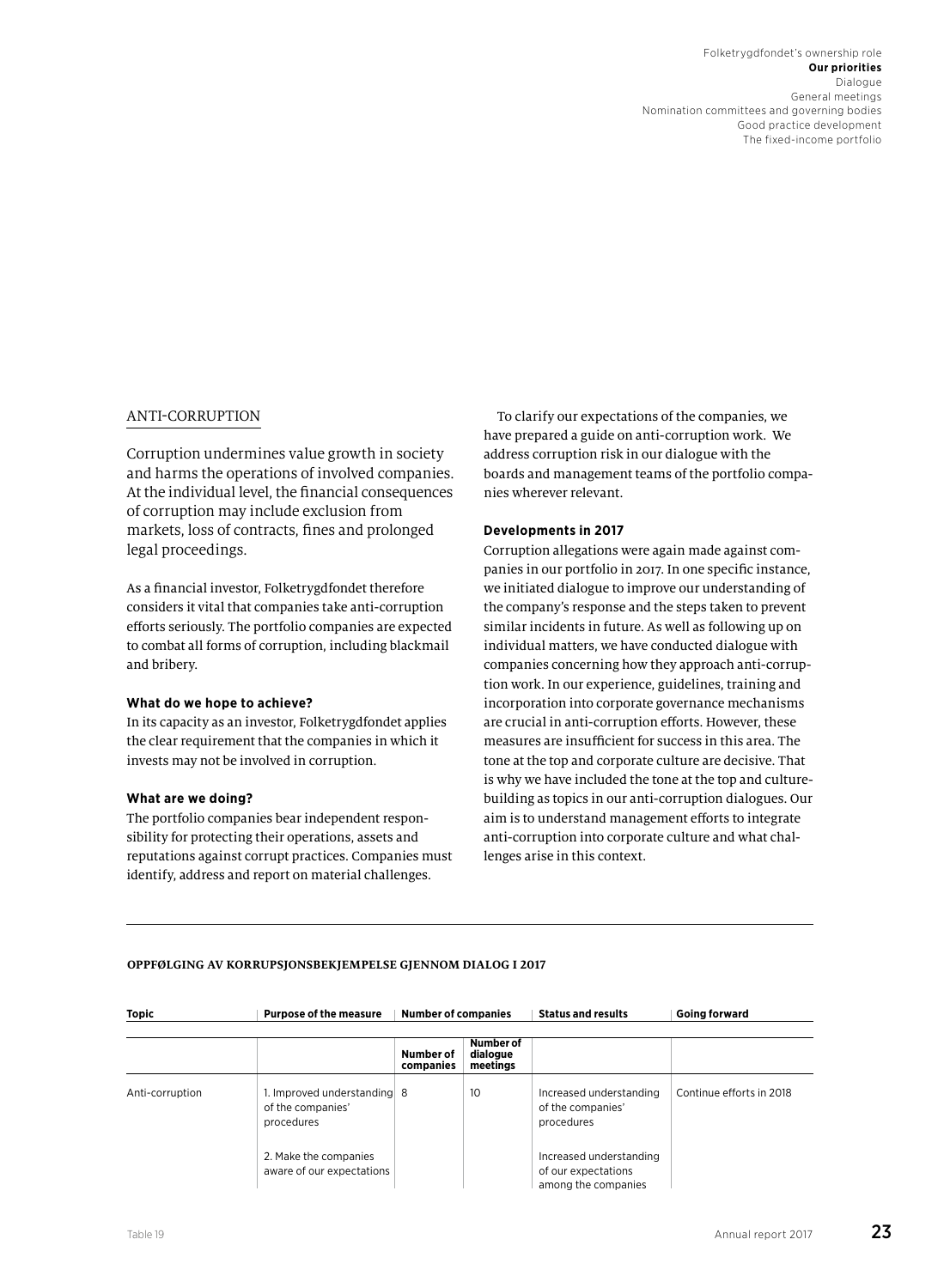#### HUMAN AND WORKERS' RIGHTS

In our experience, contributing to breaches of human and workers' rights has the potential to reduce the value of our investments. That is why we expect the portfolio companies to avoid and prevent human rights and workers' rights violations. The appropriate measures depend on where in the supply chain such risk arises.

Violations of human rights and workers' rights have a negative impact on economic growth, promote social inequality, and foster political and civil unrest. For companies, the impacts may entail operational disruption due to delays, reduced productivity and lower quality. Companies may also suffer a reputational loss.

#### **What do we hope to achieve?**

We expect portfolio companies to avoid and prevent involvement in breaches of human and workers' rights by adopting a careful approach and conducting necessary analyses to survey their risk exposure. We expect the companies to operate in accordance with the OECD Guidelines for Multinational Enterprises.

#### **What are we doing?**

Responsibility for ensuring that fundamental human and workers' rights are respected throughout the organisation, and that respect for such rights is integrated into the corporate culture, rests with the boards and management teams of the portfolio companies. This includes surveying whether the business is at risk of involvement in human and workers' rights violations and where in the supply chain any such risks arise.

To clarify our expectations of the companies, we have prepared two guides, on human rights and wor-

| <b>Topic</b>                 | <b>Purpose of the measure</b>                                                                 | <b>Number of companies</b> |                                   | <b>Status and results</b>                                              | <b>Going forward</b>     |
|------------------------------|-----------------------------------------------------------------------------------------------|----------------------------|-----------------------------------|------------------------------------------------------------------------|--------------------------|
|                              |                                                                                               | Number of<br>companies     | Number of<br>dialogue<br>meetings |                                                                        |                          |
| Human and<br>workers' rights | 1. Know the companies'<br>procedures                                                          | 11                         | 13                                | Improved understanding<br>of the companies'<br>maturity and procedures | Continue efforts in 2018 |
|                              | 2. Make the companies<br>aware of our expectations<br>and relevant international<br>standards |                            |                                   | Increased understanding<br>of our expectations<br>among the companies  |                          |

#### **FOLLOW-UP RELATED TO HUMAN AND WORKERS' RIGHTS IN 2017**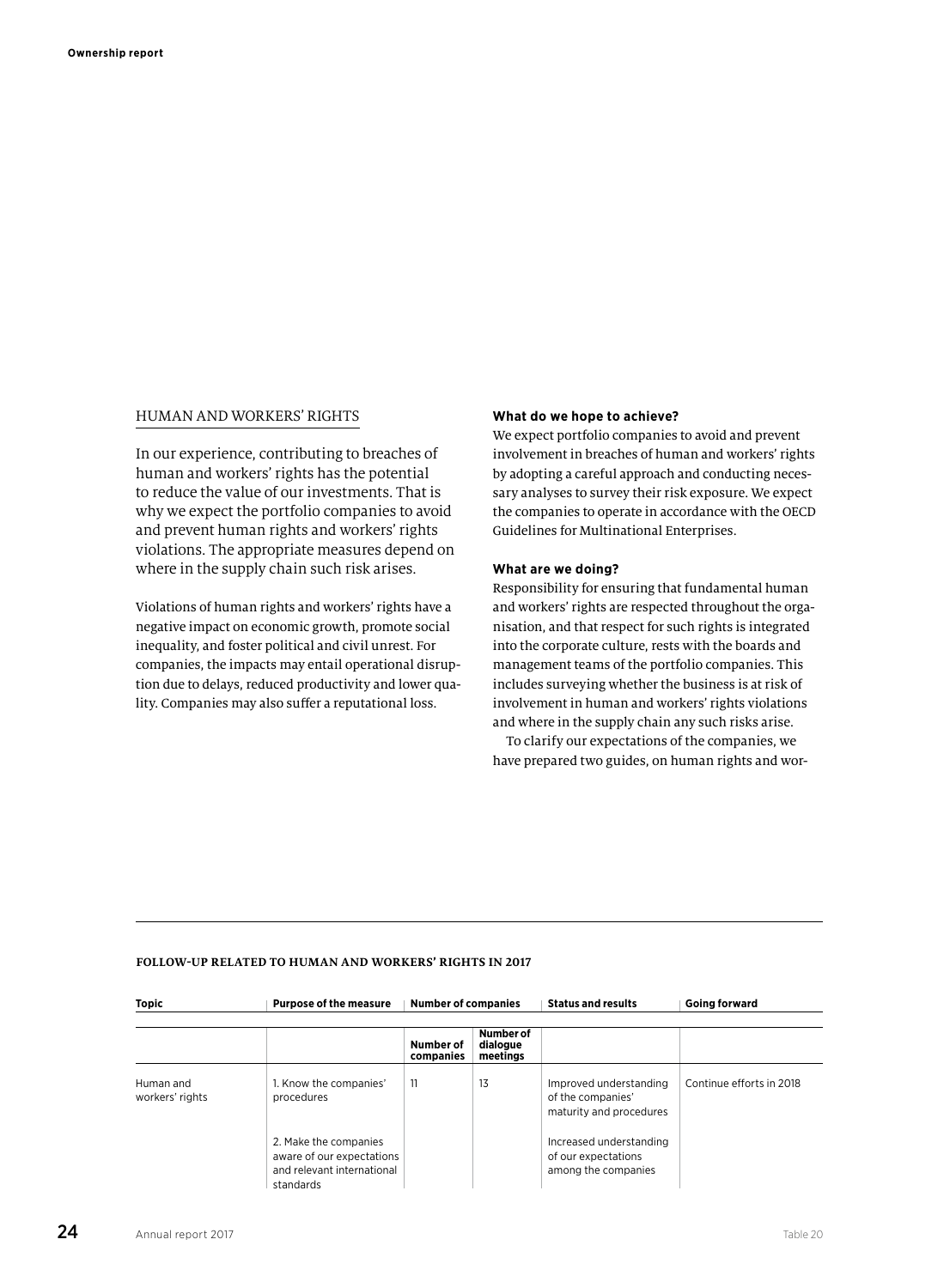kers' rights, respectively. We discuss risks associated with human rights and workers' rights in our dialogue with company boards and managers wherever relevant.

#### **Developments in 2017**

In 2017, we conducted precautionary human rights dialogues with several portfolio companies. In these dialogues, we concentrated on the companies' efforts to comply with the OECD Guidelines for Multi-national Enterprises and new EU data protection rules, as well as their efforts to address issues related to responsible shipbreaking. We have a particular focus on understanding the systems and processes companies adopt to manage these risks.

Traditionally, the risk of contributing to violations of human rights and workers' rights has been particularly relevant for companies with operations or supply chains in countries impacted by poverty, weak public

institutions and/or undemocratic political governance. However, rapid technological developments are increasing the risk of human rights violations in other types of businesses. This makes human rights relevant to an increasing number of portfolio companies. For example, the risk of involvement in breaches of privacy has become more prominent in our portfolio, and is something we are addressing in our dialogue with companies.

Workers' rights were also a topic in our company dialogues in 2017. Among other things, we discussed with multinational companies how they ensure that staff in different countries and business units have rights that comply with relevant international guidelines such as those issued by the International Labour Organisation. Data protection for employees and the type of employee data companies collect and store were further discussion topics. We have also asked about the work done by company boards to ensure that management addresses such issues satisfactorily.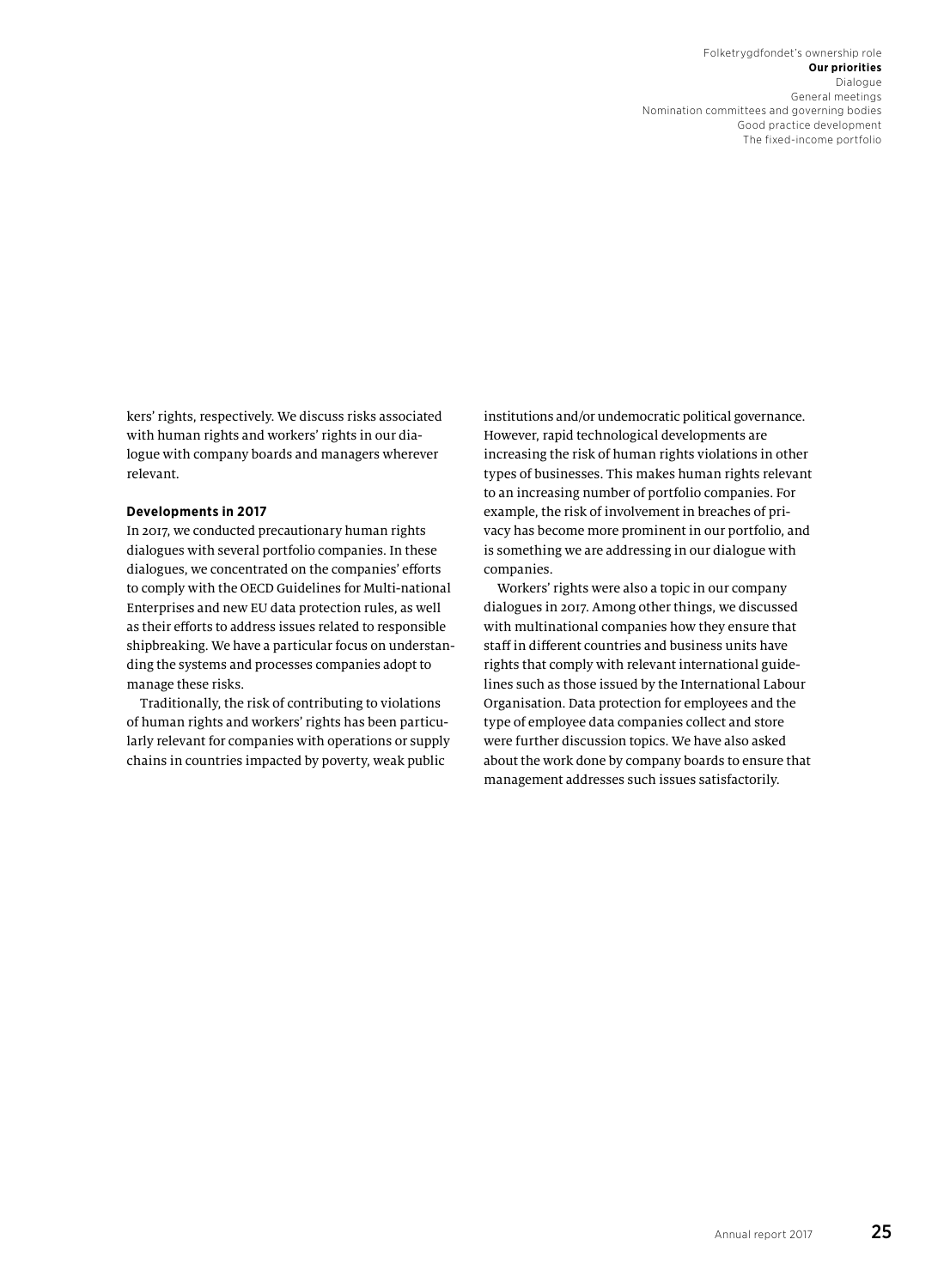### **WE ARE AVAILABLE TO THE PORTFOLIO COMPANIES**

Our aim is to be a constructive and responsible owner. We ask challenging questions about important issues, but are also available to the companies.

In some cases, Folketrygdfondet asks a company for an update, feedback, clarification or action on a specific matter, or in connection with a particular topic we consider highly important for the company. At the same time, companies have their own priority topics and issues. We know that being a large shareholder carries responsibilities with it, and we prioritise being available to the companies in which we have invested.

Folketrygdfondet held 137 dialogue meetings last year, discussing key ownership issues with some 51 companies.

Such talks with board chairs and managers enable us to understand a company's strategy, operations, growth opportunities and risk profile, and thereby make us a better manager, not least because we can evaluate the portfolio companies' capital needs and strategic priorities.

Our meetings with companies often take place at a high level. We give priority to this form of working in relation to our equity investments, and devote considerable time and resources to direct company contact. In our ownership capacity, we use such meetings to discuss both specific incidents in a company and key ownership questions, including capital structure and financial targets. When it is helpful to have technical experts present, for example when discussing specific environmental or social issues, both Folketrygdfondet and the company also provide staff with the right expertise.

#### **OVERVIEW OF OUR DIALOGUE PARTNERS**



We apply the same active ownership principles to our Norwegian and Nordic equity investments. However, we distinguish between active ownership within and outside Norway. One reason for doing so is that we generally have smaller ownership interests in Nordic companies.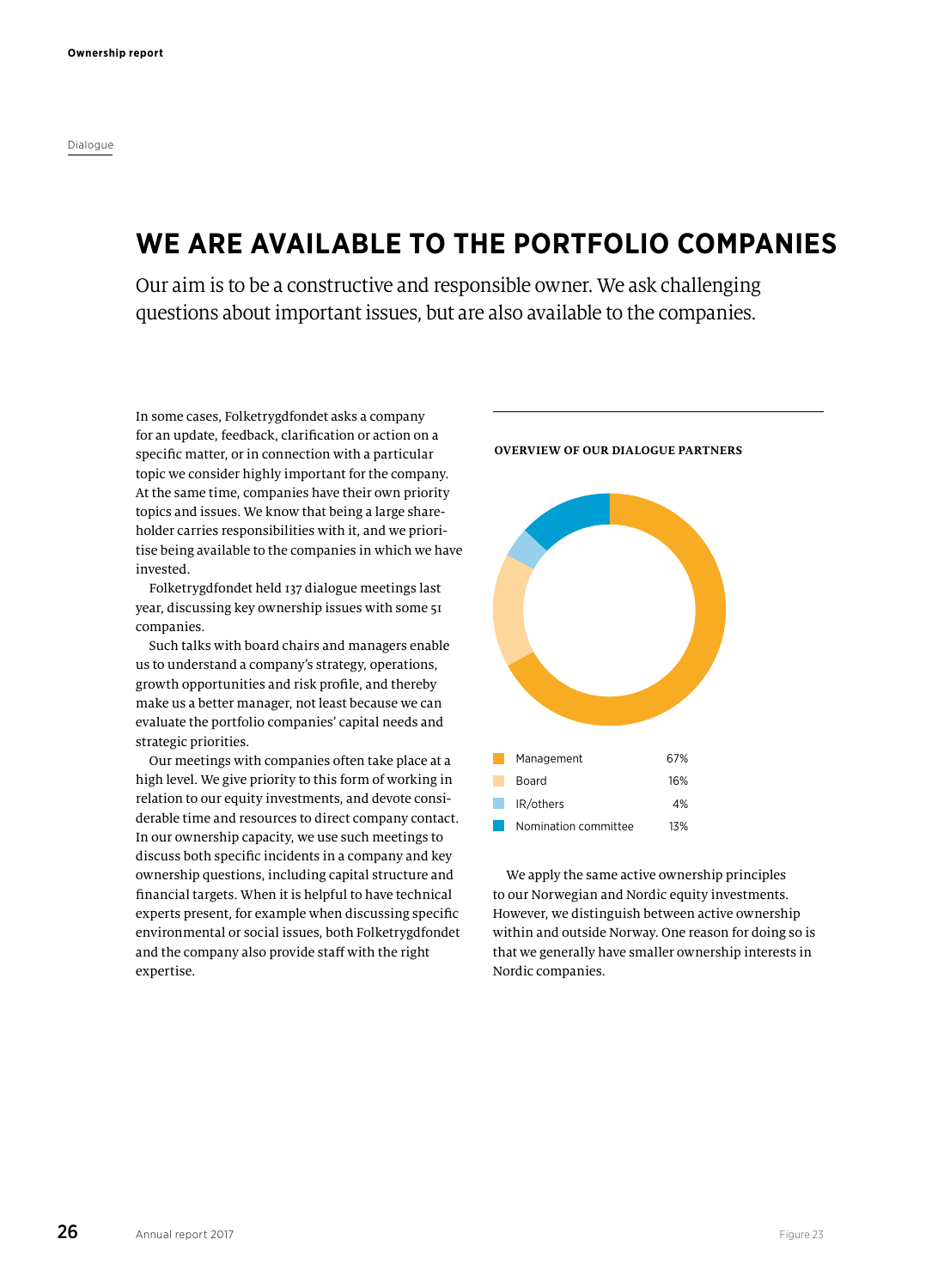Folketrygdfondet's ownership role Our priorities **Dialogue** General meetings Nomination committees and governing bodies Good practice development The fixed-income portfolio

#### 137 DIALOGUES

Seven potential topics per dialogue Number of times each topic has been raised:

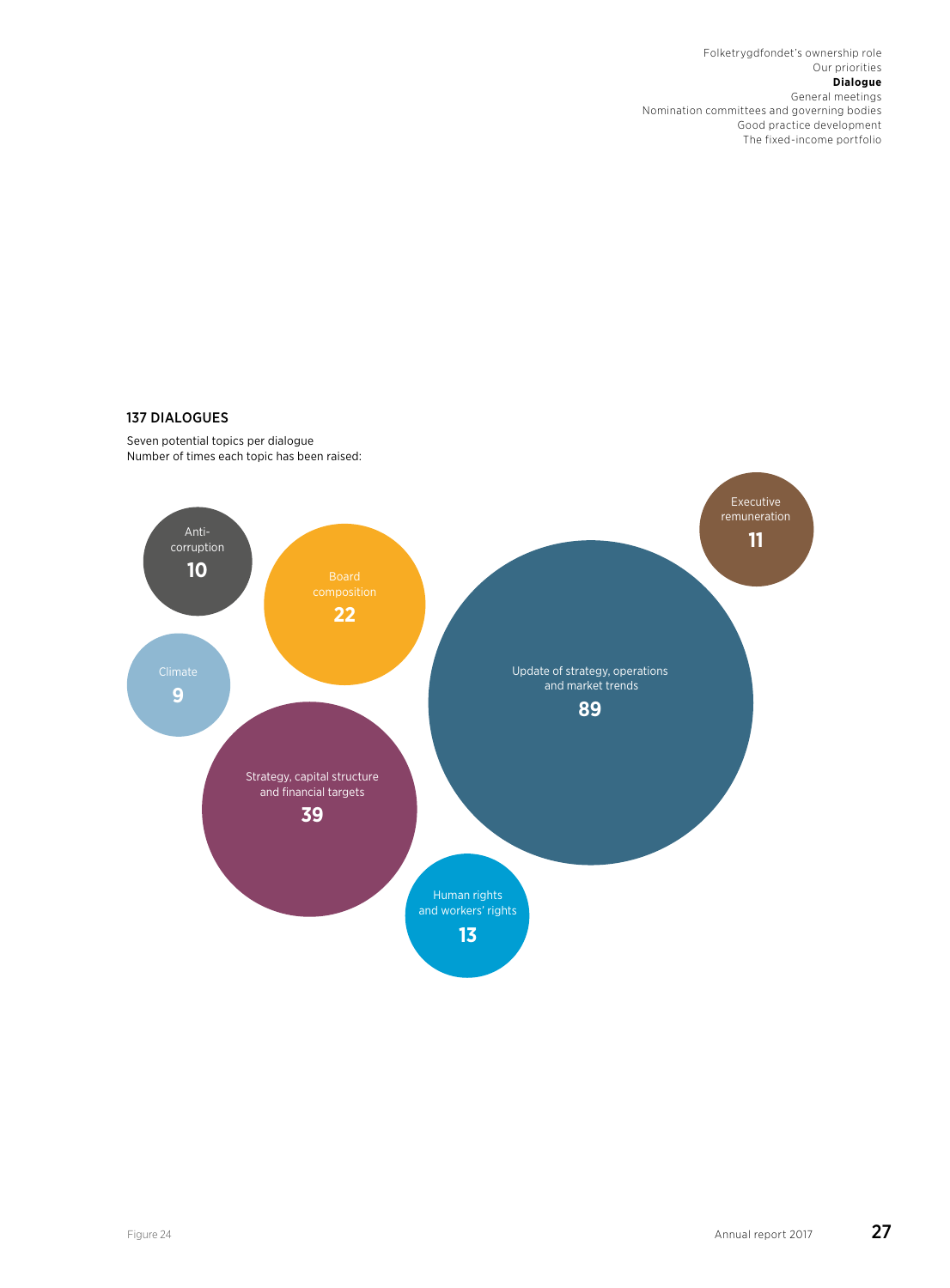# **WE PROTECT SHAREHOLDER INTERESTS**

General meetings are a key arena for Folketrygdfondet's active ownership. In 2017, we voted against proposals put forward by the boards of six Norwegian companies because we determined that shareholder interests were set aside.

Voting at the general meetings of the portfolio companies is a central aspect of Folketrygdfondet's active ownership. Wherever possible, we try to attend the general meetings of portfolio companies listed on the Oslo Stock Exchange in person.

#### **What is the purpose?**

All active ownership has the overarching purpose of supporting maximum value creation over time. In the vast majority of cases, we vote for board proposals at general meetings because we find them to be wellfounded and consistent with company strategy. In some instances, however, we see that a board proposal challenges shareholder interests and recognised good corporate governance principles. Folketrygdfondet considers it an important task to be a strong representative of minority shareholders in Norwegian listed companies. It is of fundamental importance to us that all shareholders are treated equally. Along with other minority shareholders, we have a clear interest in compliance with the rules and protection of the interests of all shareholders.

From a longer-term perspective, good corporate governance is also about preserving public confidence in the Norwegian stock market.

#### **What do we achieve?**

Our general impression based on the 2017 general meeting season is consistent with findings in previous years: general meetings are rarely arenas for confrontation and dispute.

Over time, shareholders, including Folketrygdfondet, have successfully presented their views on the design and scope of executive remuneration schemes and board authorisations. Controversial pay and authorisation proposals were more common before, but are now the exception.

Generally speaking, recent years have also seen an improvement in the dialogue between company boards and shareholders. This has improved the ability of boards to take account of shareholder views before proposals are presented, thereby reducing the number of surprises and confrontations at general meetings.

Our procedures for

#### General meetings

- Folketrygdfondet votes at the general meetings of portfolio companies.
- Wherever practicable, we aim to participate in person in the meetings of companies listed on the Oslo Stock Exchange.
- If we vote by proxy, we always issue voting instructions.
- Prior to a general meeting, we conduct a thorough review of the agenda and vote in accordance with our principles, guidelines and assessments.
- Our starting point is that we want to vote as proposed by the board. If we disagree with a board proposal, we seek to explain our position before the general meeting.
- If we vote against a board proposal, we normally publish a voting statement on our website after the general meeting.
- Our aim is to help secure broad agreement on the general meeting agenda, and we consider pre-general meeting dialogue with the company a positive measure in this regard.

From Folketrygdfondets eierskapsutøvelse (Folketrygdfondet's active ownership), November 2015.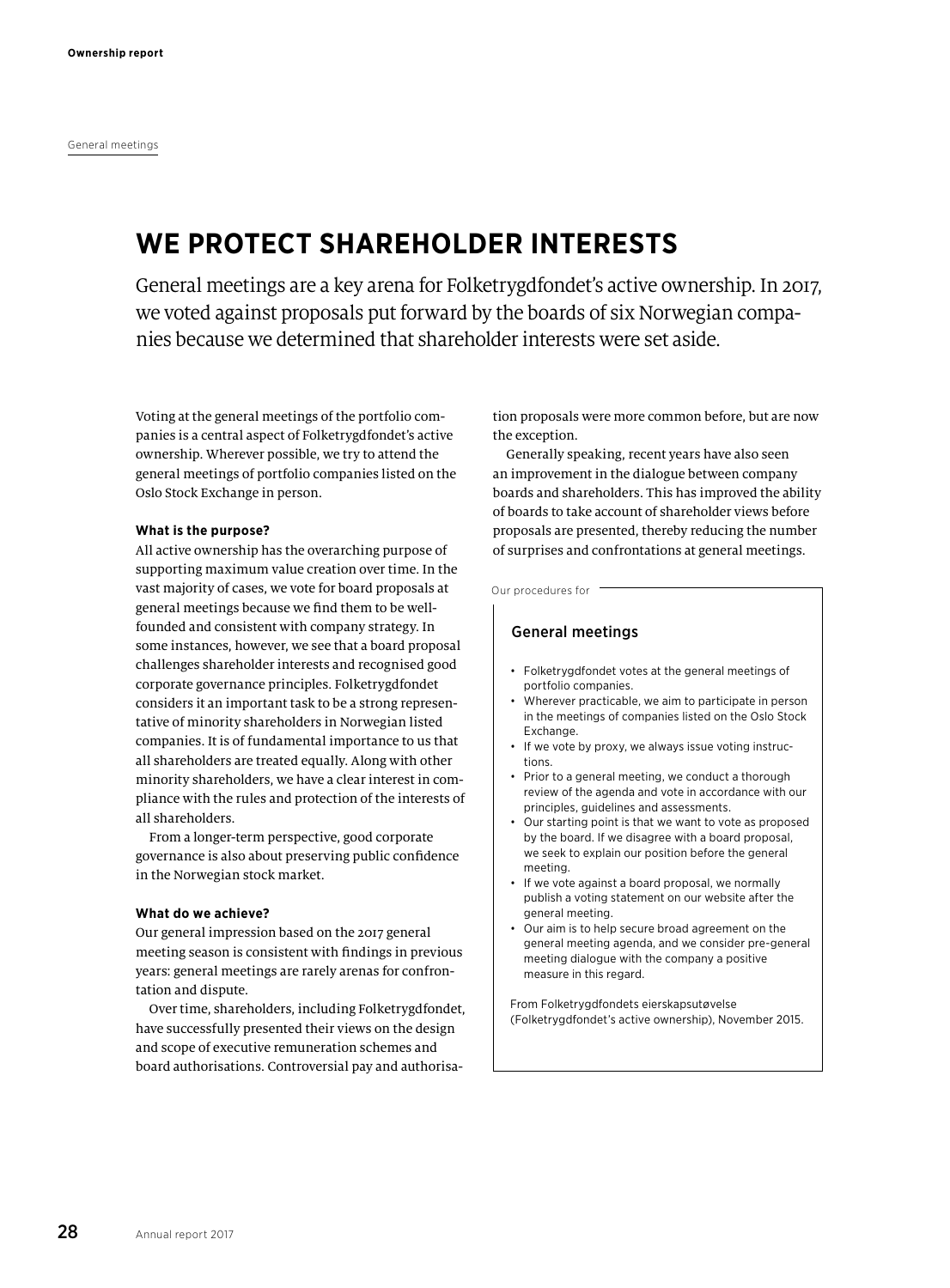#### **NORWEGIAN COMPANIES WHERE FOLKETRYGDFONDET VOTED AGAINST BOARD PROPOSALS**

With one exception (Nordic Nanovector), all proposals were adopted despite Folketrygdfondet's vote.

| Company                | Type of case $\mid$ Why we voted against                                                                                                                                                                                                                                                                                                                                                               | Percentage of votes against<br><b>Folketrygdfondet</b> | Total |
|------------------------|--------------------------------------------------------------------------------------------------------------------------------------------------------------------------------------------------------------------------------------------------------------------------------------------------------------------------------------------------------------------------------------------------------|--------------------------------------------------------|-------|
| XXL ASA                | Composition of nomination committee<br>Reason: Folketrygdfondet voted against election of the company's HR director as a<br>member of the nomination committee. Our priority is to have a nomination committee<br>that is independent of the company's board and senior executives.                                                                                                                    |                                                        |       |
| Nordic                 | Executive remuneration<br>Nanovector <b>Item 9.1</b> Approval of the statement on remuneration for senior executives, with the<br>exception of the option award guidelines                                                                                                                                                                                                                             |                                                        |       |
|                        | <b>Item 9.2</b> Approval of the option award guidelines                                                                                                                                                                                                                                                                                                                                                |                                                        |       |
|                        | <b>Item 13*</b> Board authorisation to increase the share capital in connection with the option<br>programme. The option scheme lacks a cap and may result in the issue of new shares<br>totalling up to 10 percent. Folketrygdfondet therefore considers that the scheme has an<br>excessive scope and may entail an excessive transfer of value from the shareholders to<br>the company's employees. |                                                        |       |
| Höegh<br>LNG           | Board composition<br><i>Reason:</i> Folketrygdfondet voted against election of the company's board chair as a<br>member of the nomination committee. Our priority is to have a nomination committee<br>that is independent of the company's board.                                                                                                                                                     |                                                        |       |
| Spectrum<br>ASA        | Execution remuneration<br>Authorisation to issue shares                                                                                                                                                                                                                                                                                                                                                |                                                        |       |
|                        | <b>Item 10</b> The board's statement on remuneration for senior executives: Folketrygdfon-<br>det considers that the scheme is unreasonably large in scope.                                                                                                                                                                                                                                            |                                                        |       |
|                        | <b>Item 12</b> Board authorisation to increase the share capital in the company's option<br>programme: Folketrygdfondet considers that the company's employee option pro-<br>gramme is unreasonably large in scope.                                                                                                                                                                                    |                                                        |       |
|                        | <b>Item 14</b> Authorisation to acquire own shares: Folketrygdfondet considers that the option<br>programme is unreasonably large in scope, and is therefore voting against the proposal<br>to authorise the acquisition of own shares linked to the employee option programme.                                                                                                                        |                                                        |       |
| Stolt-Niel-<br>sen Ltd | Board composition<br>Reason: Folketrygdfondet voted against election of the company's CEO as a board<br>member. Our priority is to have a board that is independent of company management.                                                                                                                                                                                                             |                                                        |       |
| Scatec<br>Solar ASA    | Executive remuneration<br><b>Item 8B</b> Statement on salaries and other remuneration for senior management                                                                                                                                                                                                                                                                                            |                                                        |       |
|                        | <b>Item 14</b> Board authorisation to acquire own shares                                                                                                                                                                                                                                                                                                                                               |                                                        |       |
|                        | <b>Item 15</b> Board authorisation to implement a capital increase                                                                                                                                                                                                                                                                                                                                     |                                                        |       |
|                        | The board's proposal regarding Scatec Solar's option scheme equated to approxima-<br>tely 5 percent of the company's share capital, but the option scheme is not capped.<br>It is therefore difficult to foresee the consequences of the programme. Due to the<br>scope of and lack of a cap on the scheme, Folketrygdfondet voted against the board's<br>executive remuneration statement.            | 13.0                                                   |       |

*\* The board's proposal did not achieve the requisite majority of the votes, and the proposal was therefore not approved.*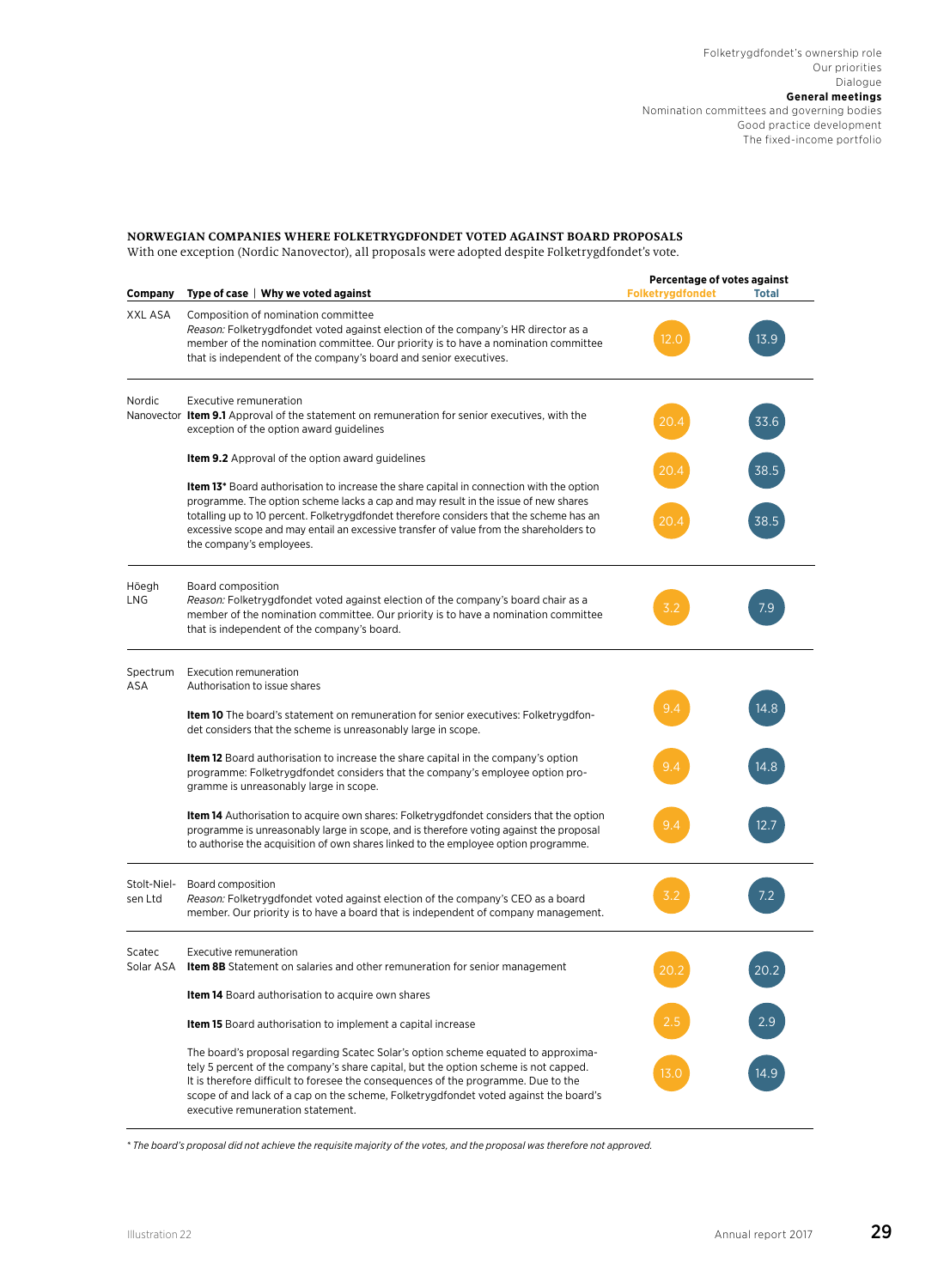#### **ATTENDANCE 2017 – NORWEGIAN COMPANIES**

Ordinary general meetings that Folketrygdfondet attended.



Aker Aker BP Aker Solutions Arcus Atea Austevoll Seafood Bakkafrost Betonmast BORR Drilling Borregaard BW LPG DNB Ekornes Entra Europris Fred. Olsen Energy Frontline Gjensidige Forsikring Golden Ocean Group Grieg Seafood Hafslund Høegh LNG Kongsberg Automotive Kongsberg Gruppen Lerøy Seafood Group Marine Harvest Nordic Nanovector Nordic Semiconductor Norsk Hydro Norwegian Air Shuttle Norwegian Finans Holding Norwegian Property Olav Thon Eiendomsselskap Otello Orkla Petroleum Geo-Services REC Silicon Reno Norden SalMar Scatec Solar Schibsted SpareBank 1 SR-Bank Spectrum Statoil Stolt-Nielsen Storebrand Subsea 7 Telenor TGS-NOPEC Geophysical Tomra Systems Treasure Veidekke Wallenius Wilhelmsen Logistics Wilh. Wilhelmsen Holding XXL Yara International



**Folketrygdfondet** atten-



**The attendance rate** for all ordinary general meetings attended by Folketrygdfondet was 60.5 percent, with a range from 30.2 percent to 96.4 percent.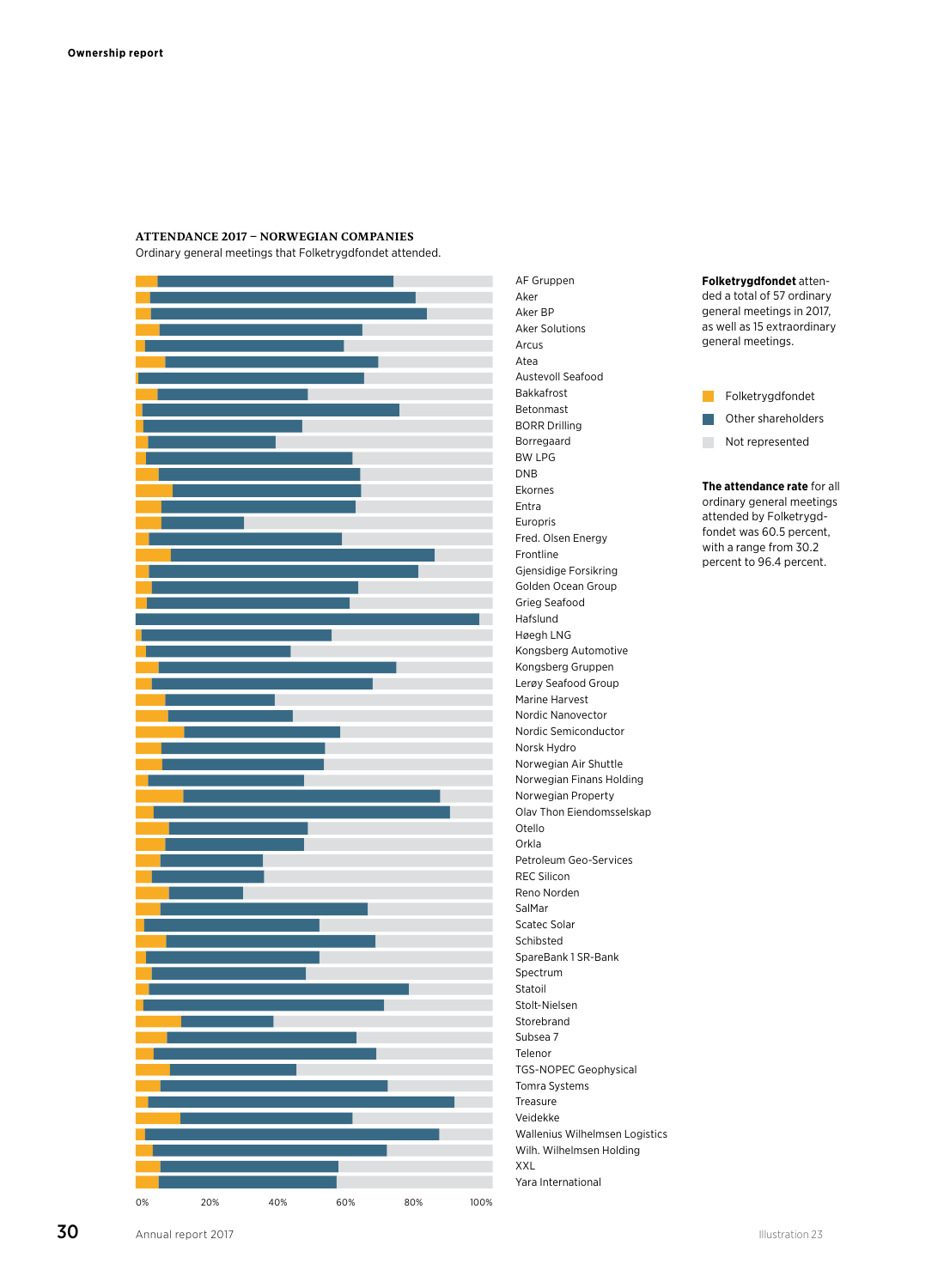# **VOTED AT 93 NORDIC GENERAL MEETINGS**

In 2017, Folketrygdfondet voted at a total of 93 general meetings of companies listed on stock exchanges in Sweden, Denmark and Finland.

In total, we voted against or abstained from voting on 20 proposals put forward by the boards of Swedish, Danish or Finnish companies. Most of the board proposals we voted against in the Nordic portfolio companies related to executive remuneration statements and incentive schemes. We often find that executive remuneration statements contain insufficient information on the scheme in question, that incentive programmes lack individual performance requirements or that schemes include a strong discretionary element.

We voted against individual board members in the case of two Swedish companies. In one instance, the CEO had been proposed as the board chair – a dual appointment that is contrary to Swedish law. Since it was only possible to vote for or against the board as a whole, we decided to vote against the entire board. In the other instance, we voted against a board member who has been involved in several corruption cases. We also voted against candidates for the nomination committees of two Swedish companies where the pro-

posals detailing the candidates contravened Swedish law or the corporate governance recommendation. We voted against or abstained from voting on auditor fees and/or auditor reappointment because the fees for non-audit services exceeded the fees for audit services. Auditors are supposed to perform a control function, and their independence from the company is put at risk if they provide extensive advisory services in addition to auditing. In one case, we voted against indemnification of the board of directors due to poor internal controls within the company.

As in previous years, we have found that shareholders submit various proposals to the general meetings of the portfolio companies listed in Sweden. We have not observed a corresponding trend for companies listed in Norway. Many of these proposals concern issues falling outside the shareholders' remit, as defined by the general principles governing the distribution of roles in listed companies.

#### **VOTING RELATED TO COMPANIES LISTED IN DENMARK, FINLAND AND SWEDEN IN 2017**

|                                                                                          | Sweden        | Denmark | <b>Finland</b> | <b>Total</b> |  |
|------------------------------------------------------------------------------------------|---------------|---------|----------------|--------------|--|
| Total number of general meetings voted                                                   | 54            | 22      | 17             | 93           |  |
| <b>Total number of matters voted</b>                                                     | 978           | 347     | 174            | 1499         |  |
| <b>Board proposals</b>                                                                   |               |         |                |              |  |
| • Against                                                                                | 15            | 4       |                | 19           |  |
| • Abstained from voting                                                                  |               |         |                |              |  |
| Board proposals where Folketrygdfondet has voted against/abstained from voting, by topic |               |         |                |              |  |
| • Executive remuneration statement                                                       | 7             | 2       |                | 9            |  |
| • Board/board remuneration                                                               | 2             |         |                | 3            |  |
| • Auditor fees/auditor reappointment                                                     |               |         |                | 3            |  |
|                                                                                          | 1 (abstained) |         |                |              |  |
| • Board indemnity                                                                        |               |         |                |              |  |
| • Authorisation to issue shares/buy-back of own shares                                   | 2             |         |                |              |  |
| • Nomination committee                                                                   | 2             |         |                | 2            |  |
| <b>Shareholder proposals</b>                                                             |               |         |                |              |  |
| • Against                                                                                | 203           | 5       |                | 208          |  |
| $\cdot$ For                                                                              |               |         |                |              |  |
| • Abstained                                                                              |               |         |                |              |  |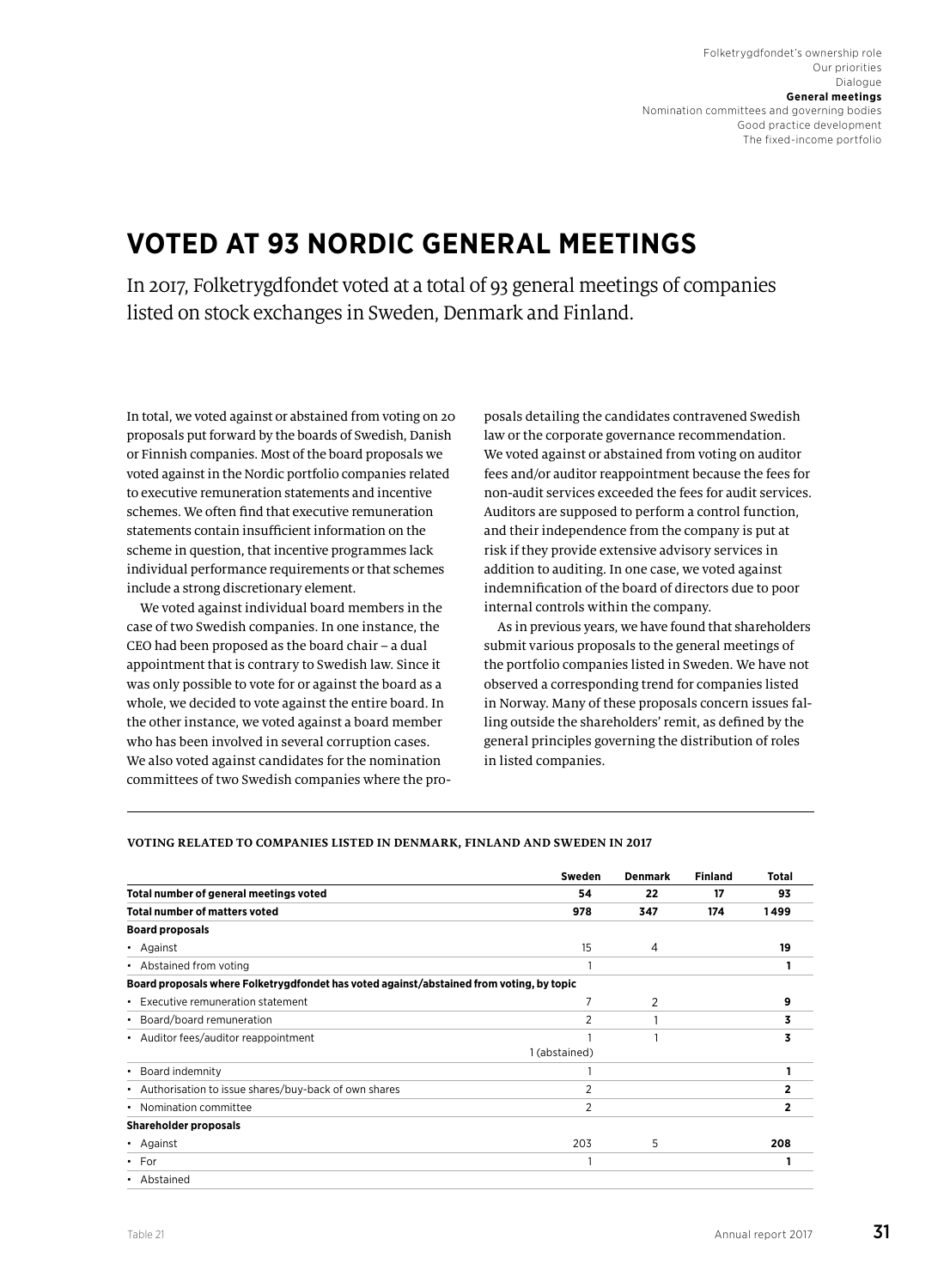### **MEMBER OF EIGHT NOMINATION COMMITTEES**

Folketrygdfondet is represented on eight nomination committees of Norwegian companies. We also participated in three corporate assemblies in 2017.

Folketrygdfondet considers it important to help ensure that the boards of the portfolio companies have strong expertise and the right composition. Folketrygdfondet expects the companies in which it invests to have a nomination committee.

Company boards are becoming more professional, and it is crucial that boards collectively possess the necessary skills. Nomination committees have therefore assumed an increasingly central role in recent years. Folketrygdfondet has helped to drive this development forward, not least through its participation in the Eierforum group of institutional investors and work on

the Norwegian Corporate Governance Board (NUES).

Our top priority is to make sure that the portfolio companies have reliable processes in place to elect competent boards. We therefore prioritise participating in nomination committees in some of the companies in which we have invested. However, the number of nomination committees has to be limited due to the timeconsuming nature of the work involved.

Folketrygdfondet does not participate in company boards, but was involved in several corporate assemblies in 2017, in addition to the various nomination committees.

#### **REPRESENTATIVES ON NOMINATION COMMITTEES AND GOVERNING BODIES**

| <b>Corporate assemblies</b>  |                                                |              |
|------------------------------|------------------------------------------------|--------------|
| Norsk Hydro ASA              | Executive Director Equities Nils Bastiansen    | Member       |
| Statoil ASA                  | Executive Director Equities Nils Bastiansen    | Deputy chair |
| Telenor ASA                  | CEO Olaug Svarva                               | Deputy chair |
| <b>Nomination committees</b> |                                                |              |
| Yara International ASA       | Deputy Director Equities Ann Kristin Brautaset | Member       |
| Schibsted ASA                | Deputy Director Equities Ann Kristin Brautaset | Member       |
| Storebrand ASA               | CEO Olaug Svarva                               | Member       |
| TGS-Nopec ASA                | General Counsel Christina Stray                | Member       |
| Veidekke ASA                 | CEO Olaug Svarva                               | Member       |
| Marine Harvest ASA           | Executive Director Equities Nils Bastiansen    | Member       |
| Gjensidige Forsikring ASA    | Portfolio Manager Joakim Gjersøe               | Member       |
| Telenor ASA                  | CEO Olaug Svarva                               | Member       |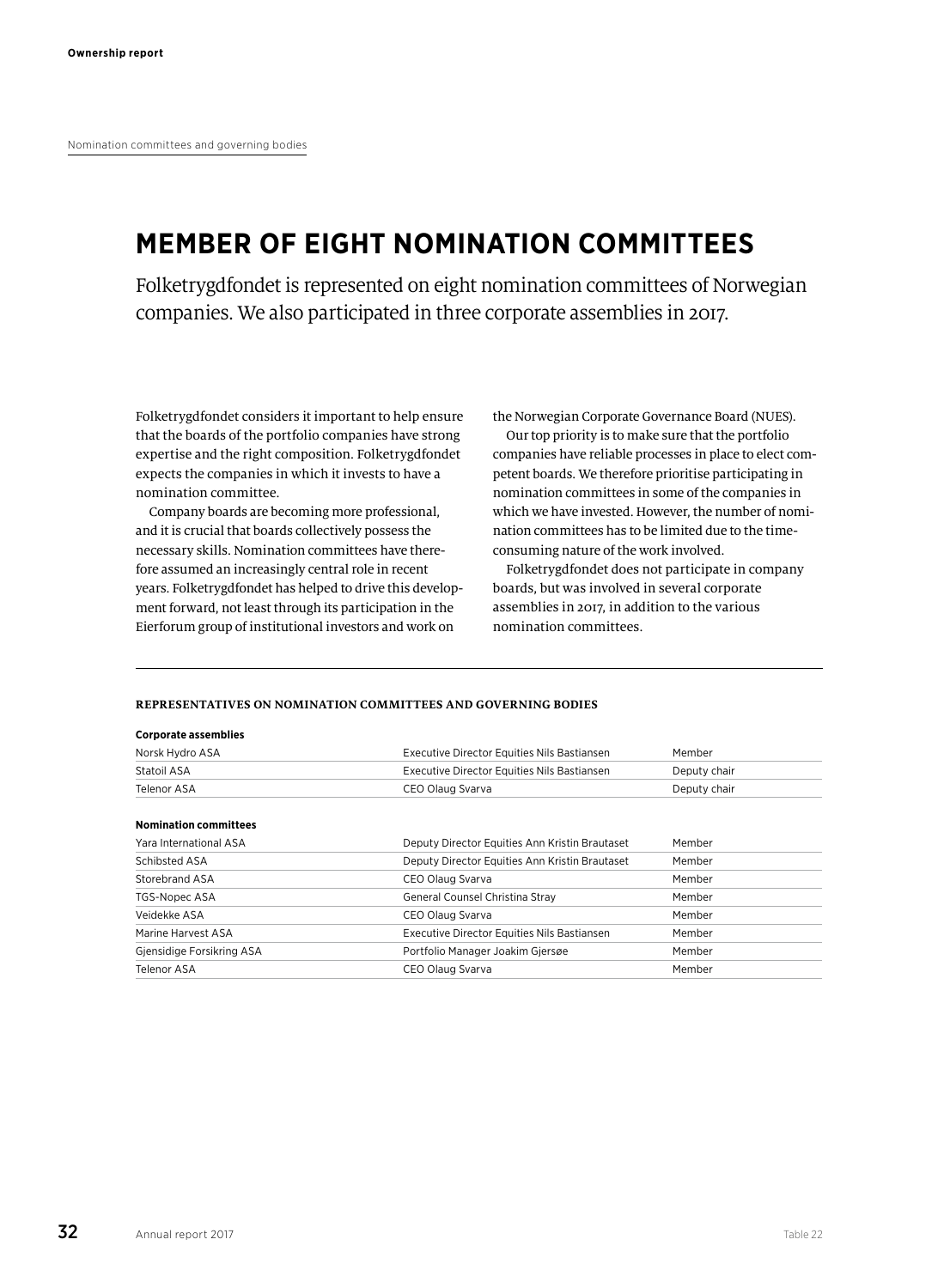# **PROMOTING WELL-FUNCTIONING MARKETS**

Folketrygdfondet participates in external initiatives to develop good practices and standards for commercial activity. We consider this an important instrument for ensuring both well-functioning markets and robust long-term returns.

Folketrygdfondet participates in various forums to exchange information and experience with other investors and to support the development of new regulations and standards. Satisfactory long-term returns can only be achieved in well-functioning markets. Robust standards for commercial activity are a further prerequisite. Cooperation with other investors is important for the adoption of good practices and commercial standards.

#### **What are we doing?**

We participate in Norwegian and international initiatives, and also cooperate on a case-by-case basis when prudent to protect our financial interests. In 2017, we worked to promote strong standards through the external initiatives in which we are engaged. For example, in the context of the Norwegian Forum for Responsible and Sustainable Investment (Norsif), we chaired and participated in a working group tasked with surveying how managers of Norwegian shares integrate ESG considerations into their assessments. A further initiative involved supporting the development of a best-practice guide for company secretaries. We also submitted comments in relevant public consultations.

Among other things, we commented on a draft new securities register act and rules on the disclosure of bondholder identity, as well as draft regulations on certain rights and duties corresponding to parts of MIFID and MIFIR. Our consultation comments are available on ftf.no. In accordance with our investment mandate, we have been communicating clear expectations for the management of ownership issues and environmental and social conditions for several years. To make our dialogue with companies as effective as possible, we have developed guidance documents on:

Contributing to well-functioning markets

#### **Company secretaries – primary responsibilities and best practice**

**In 2017, the Norwegian Institute of Directors issued a pamphlet of best-practice recommendations for company secretaries in Norwegian companies. Folketrygdfondet welcomes efforts to develop best practices, and contributed to the development of the guide.**

Company boards and other governing bodies must have sound processes in place to ensure that they comply with applicable requirements and expectations in a constructive manner and in the company's best interests.

Norwegian listed companies normally appoint a company secretary to facilitate productive operation of the board of directors. The company secretary is the board's administrator, and performs the following primary functions:

- safeguard quality in the work of the company's governing bodies
- ensure that governing bodies meet their statutory obligations
- promote consistency and coordination between different governing bodies
- arrange comprehensive documentation of all decisions
- secure continuity in bodies whose members are regularly replaced

These responsibilities require the company secretary to maintain an integrated overview of the organisation and sufficient insight into key operational management processes. This frequently includes advising the board chair and senior executives on procedural matters and the implementation of board processes.

The role of company secretary is largely unregulated, and is organised in different ways according to companies' differing needs and complexities. Nevertheless, the roles of different company secretaries have many similarities irrespective of industry, turnover and company size. The best-practice pamphlet is available from the Norwegian Institute of Directors upon request.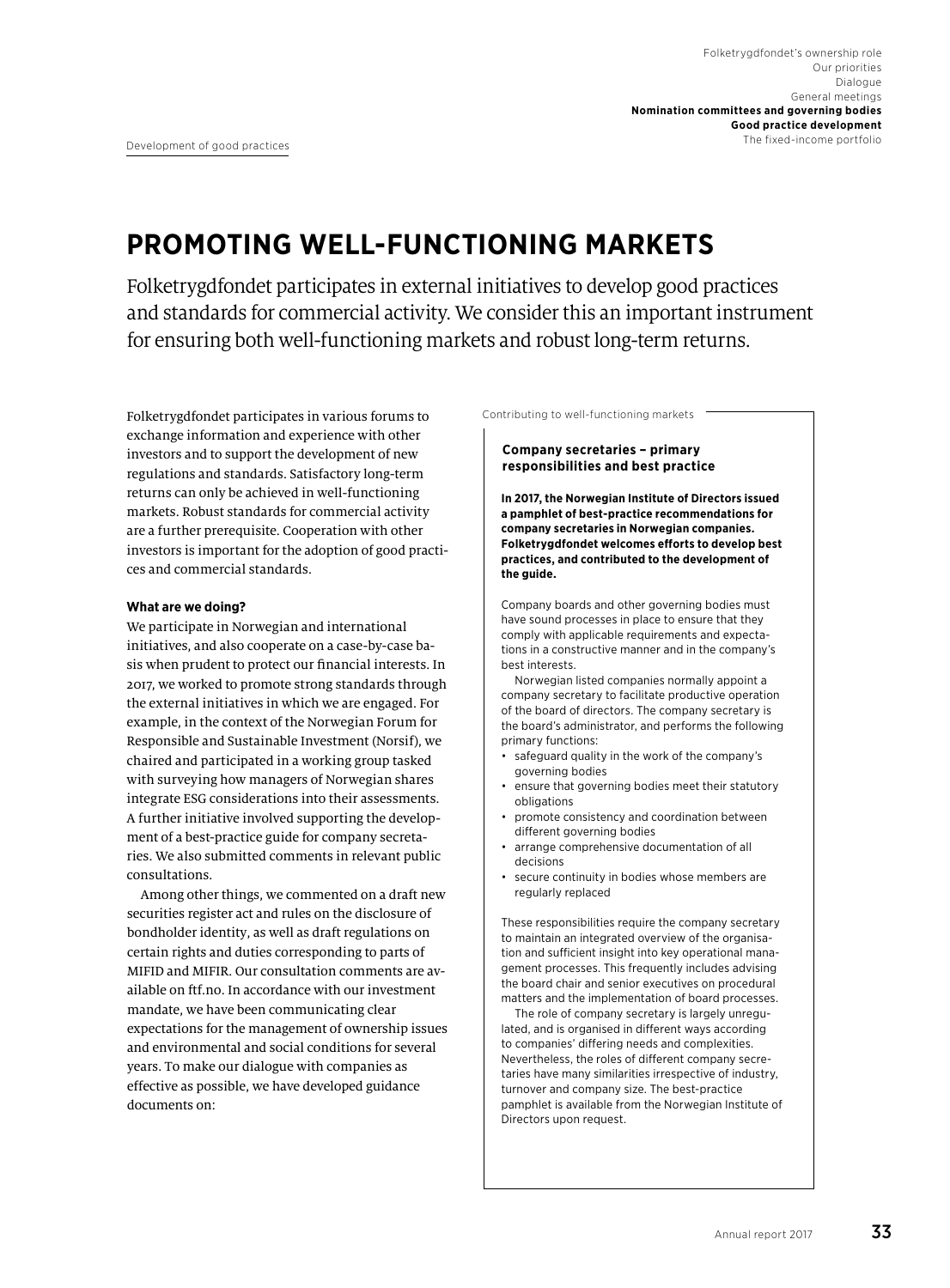- strategy, capital structure and financial targets
- anti-corruption
- executive remuneration schemes
- climate issues
- human rights
- workers' rights
- environmental issues

In our view, proper management of such issues can reduce risk and help maximise value growth in our portfolio. We continued to develop our guidance documents in 2017. The result of these efforts is an updated

#### **PARTICIPATION IN EXTERNAL INITIATIVES IN 2017**

guide on strategy, capital structure and financial targets. The most important changes have been made in the discussion of tax and dividends. The update is explained further in the section on strategy, capital structure and financial targets on page 18 of the report. All of our guides for companies are available on ftf.no.

#### **What do we hope to achieve in 2018?**

In 2018, we will continue to promote robust standards through the external initiatives in which we are actively engaged. We also intend to provide feedback in public consultations and other input where relevant.

| <b>Initiative</b>                                 | <b>Purpose</b>                                                                                                                                                                                                                                                                                                                                                                                                  | <b>FTF appointments</b>                                                                                                                                                                                                                                                                                                                                                                                |
|---------------------------------------------------|-----------------------------------------------------------------------------------------------------------------------------------------------------------------------------------------------------------------------------------------------------------------------------------------------------------------------------------------------------------------------------------------------------------------|--------------------------------------------------------------------------------------------------------------------------------------------------------------------------------------------------------------------------------------------------------------------------------------------------------------------------------------------------------------------------------------------------------|
| Norwegian Institute of<br><b>Directors</b>        | To promote value creation through good corporate<br>governance. Promote the development of best practice<br>standards for board work                                                                                                                                                                                                                                                                            | • General Counsel Christina Stray, member of the<br>capital markets technical committee                                                                                                                                                                                                                                                                                                                |
| Norwegian Society of<br><b>Financial Analysts</b> | To promote:<br>• public understanding of the function and importance<br>of the capital markets in the Norwegian economy<br>• the provision of high quality financial analysis<br>• the efficient functioning of the capital market within<br>appropriate operating parameters<br>• high ethical standards in financial analysis, asset<br>management, advisory services and trading in financial<br>instruments | • General Counsel Christina Stray, board member<br>and member of the equity committee<br>• Deputy Director Ann Kristin Brautaset, member<br>of the committee that awards the Stockman<br>Prize<br>• Deputy Managing Director Lars Tronsgaard,<br>member of the portfolio committee<br>• Portfolio Manager Hege Kristine Huse, member<br>of the bond committee                                          |
| Norwegian Corporate<br>Governance Board (NUES)    | To keep the Norwegian Code of Practice for Corporate<br>Governance updated and to promote the code both in<br>Norway and internationally                                                                                                                                                                                                                                                                        | • General Counsel Christina Stray, representative                                                                                                                                                                                                                                                                                                                                                      |
| Eierforum group of<br>institutional investors     | To promote corporate governance best practice in Norway<br>and drive forward further development of best practice.<br>The forum is represented on the Norwegian Corporate<br>Governance Board                                                                                                                                                                                                                   | • Executive Director Equities Nils Bastiansen                                                                                                                                                                                                                                                                                                                                                          |
| Norwegian Forum for<br>Investment (Norsif)        | To promote and contribute to the development of the<br>Responsible and Sustainable field of responsible investment in the Norwegian financial<br>industry and among other stakeholders                                                                                                                                                                                                                          | • General Counsel Christina Stray, chair of the<br>nomination committee<br>• Senior analyst for responsible investments<br>Tine Fossland, chair of the group on integration of<br>ESG into company analyses (until November 2017)<br>• Senior analyst for responsible investments<br>Tine Fossland, representative on the working<br>group on active ownership in the social<br>responsibility context |
| Carbon Disclosure Project)                        | CDP (formerly knowns as the To prevent climate change and protect natural resources                                                                                                                                                                                                                                                                                                                             | • Senior analyst for responsible investments<br>Tine Fossland, representative                                                                                                                                                                                                                                                                                                                          |
| for Responsible Investment<br>(PRI)               | The UN-supported Principles To promote understanding of the investment and asset<br>management implications of environmental, social and<br>governance (ESG) issues                                                                                                                                                                                                                                             | • Senior analyst for responsible investments<br>Tine Fossland, representative                                                                                                                                                                                                                                                                                                                          |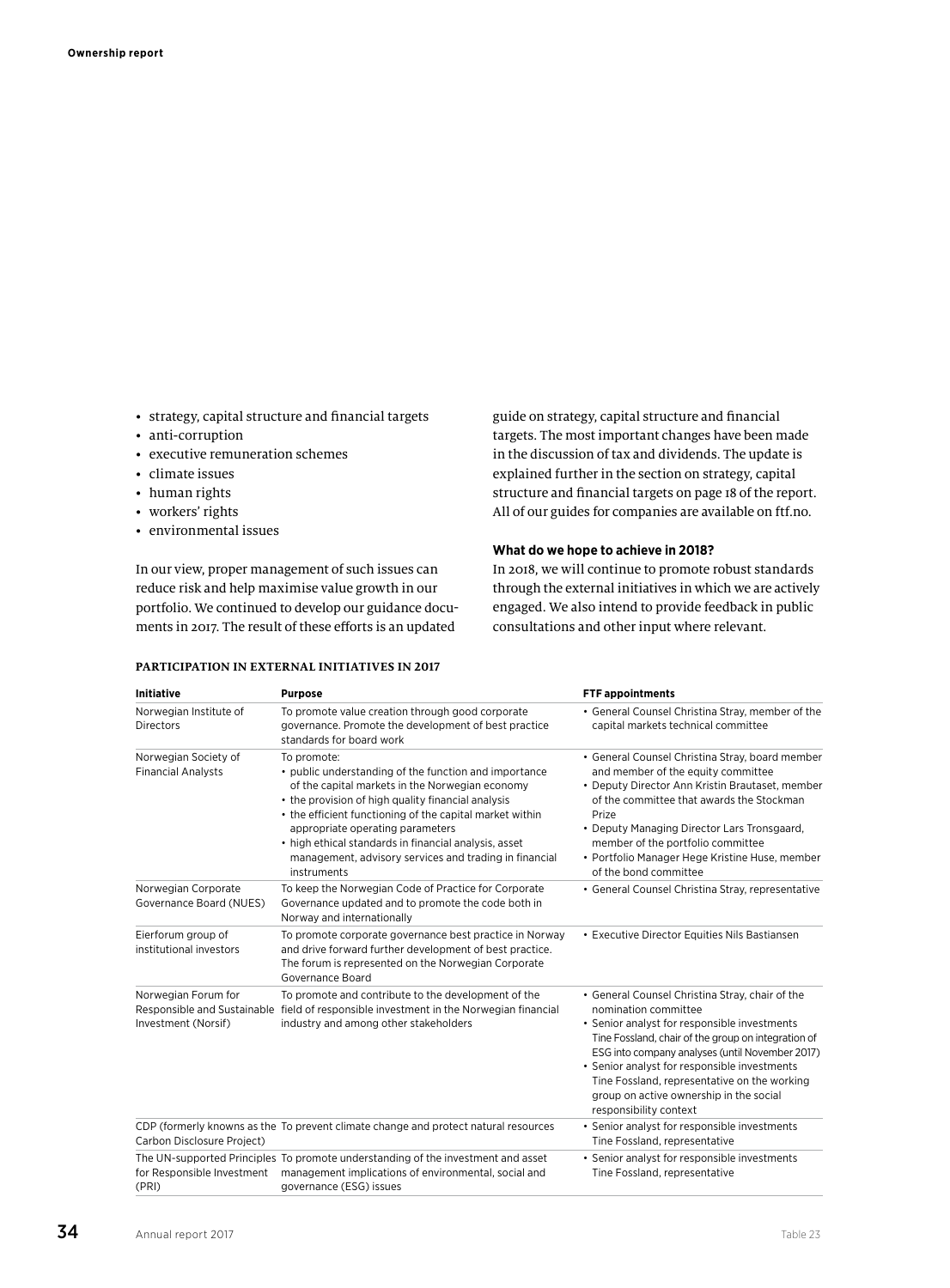# **A DEVELOPING HIGH-YIELD MARKET**

The new-issue volume of the Nordic high-yield market reached a record high in 2017: NOK 121 billion. Falling credit margins produced record returns.

Bonds are an important source of capital for banks and businesses, and a key investment option for investors. Folketrygdfondet is a responsible long-term investor in the Nordic bond market, and is focused on supporting its proper functioning.

The Norwegian high-yield market has its own loan agreement standard, which normally functions satisfactorily. The standard seeks to balance the rights of issuers and bondholders.

However, when market conditions are positive, there is a strong tendency for loan agreements to be framed in a way that is excessively favourable to issuers. This phenomenon is not just Nordic, and can also be observed in larger international markets.

In our view, stable loan agreement conditions foster positive long-term market development. Such stability is important both for the efficiency of the secondary market and for monitoring issuer obligations. It also simplifies the handling of default situations.

Finally, there is a need to make loan agreements more transparent and accessible. This is important both to enable investors to familiarise themselves with key loan agreement terms more easily and to help make issuers more aware of their loan agreement obligations.

#### **The Nordic markets**

The Nordic high-yield markets have become more integrated in recent years, and now constitute a unified market for both investors and issuers. Folketrygdfondet has employed an integrated Nordic management model for several years, resulting in a more diversified portfolio.

The number of new issues in the Nordic high-yield market was very high in 2017. Strong market optimism and positive macro-conditions made a substantial contribution to the high activity level. So too did stricter banking regulations, which led many companies to seek financing in the capital markets.

Important prerequisites for continued positive growth in the Nordic high-yield market include

reliable information access, analyst coverage, and an open and transparent market.

#### **Well-functioning market**

Since Folketrygdfondet is such a major player, how we act affects the market. We seek to promote the proper functioning of, and transparency in, bond markets by engaging in public debates and implementing specific measures through suitable forums. Among other things, we are involved in the development of standard loan agreements and measures to make these more transparent for investors.

Nordic Bond Pricing has helped make prices more transparent and accessible, greatly benefiting market liquidity. Thus far, the introduction of MIFID II suggests that market transparency may be reduced when the reporting of trades is regulated.

Folketrygdfondet supports measures to make the Norwegian bond market more attractive to both

- What we emphasise
	- Meetings with company management prior to new issues and during the loan period.
	- Strong reporting focused on risk and risk-reducing measures.
	- Robust loan documentation that avoids the undermining definitions and accepted standards in the Nordic high-yield market.
	- Correspondence between expressed financial targets and any limitations in the loan agreement.
	- Examination of company strategies relating to anticorruption, safety, and environmental and social rights – steps taken and progress made.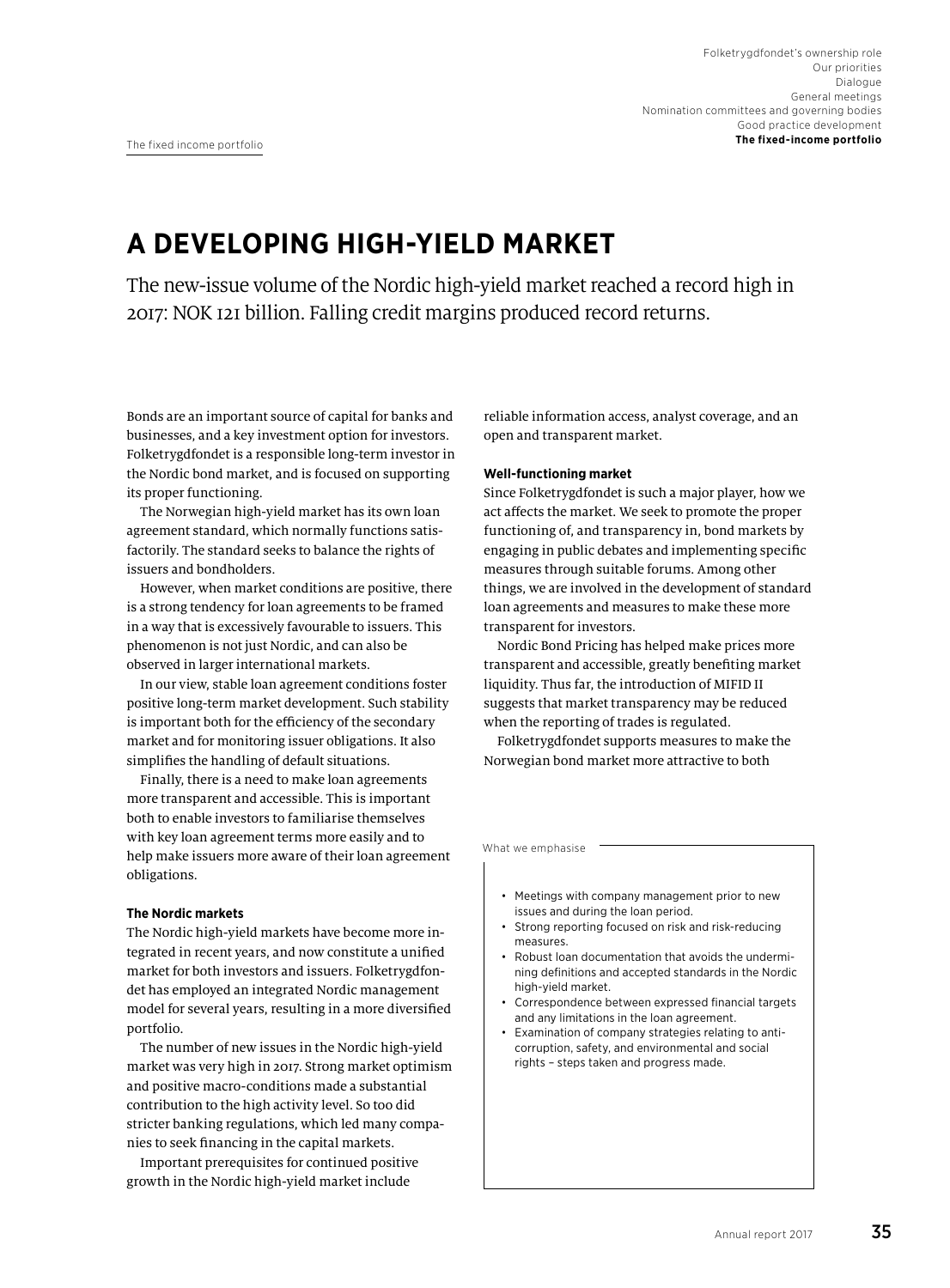issuers and investors. Further, we emphasise that companies must publish more information relevant to the bond market. We encourage companies to detail compliance with loan clauses in all accounting reports. The purpose is to discipline the companies to provide reliable, constructive information for the benefit of both equity investors and bondholders.

#### **Responsible fixed income investment**

Folketrygdfondet has developed a strategy for responsible fixed income investment. In our view, how an issuer deals with ESG matters is an indicator of credit risk. That is why we constantly seek to improve the integration of ESG analyses into ongoing credit assessment, to ensure that ESG evaluations play an increasing role in our investment decisions.

#### Factors in credit analysis

- The company's commercial risk: geography, industry, competitiveness.
- The company's financial risk: debt-servicing capacity, cash flow, capitalisation, profitability.
- The company's management and organisational culture: orderly operations, long-term perspective, attitude towards lenders, credibility.
- Loan documentation: the company's room for action, bondholder rights, information flows, security.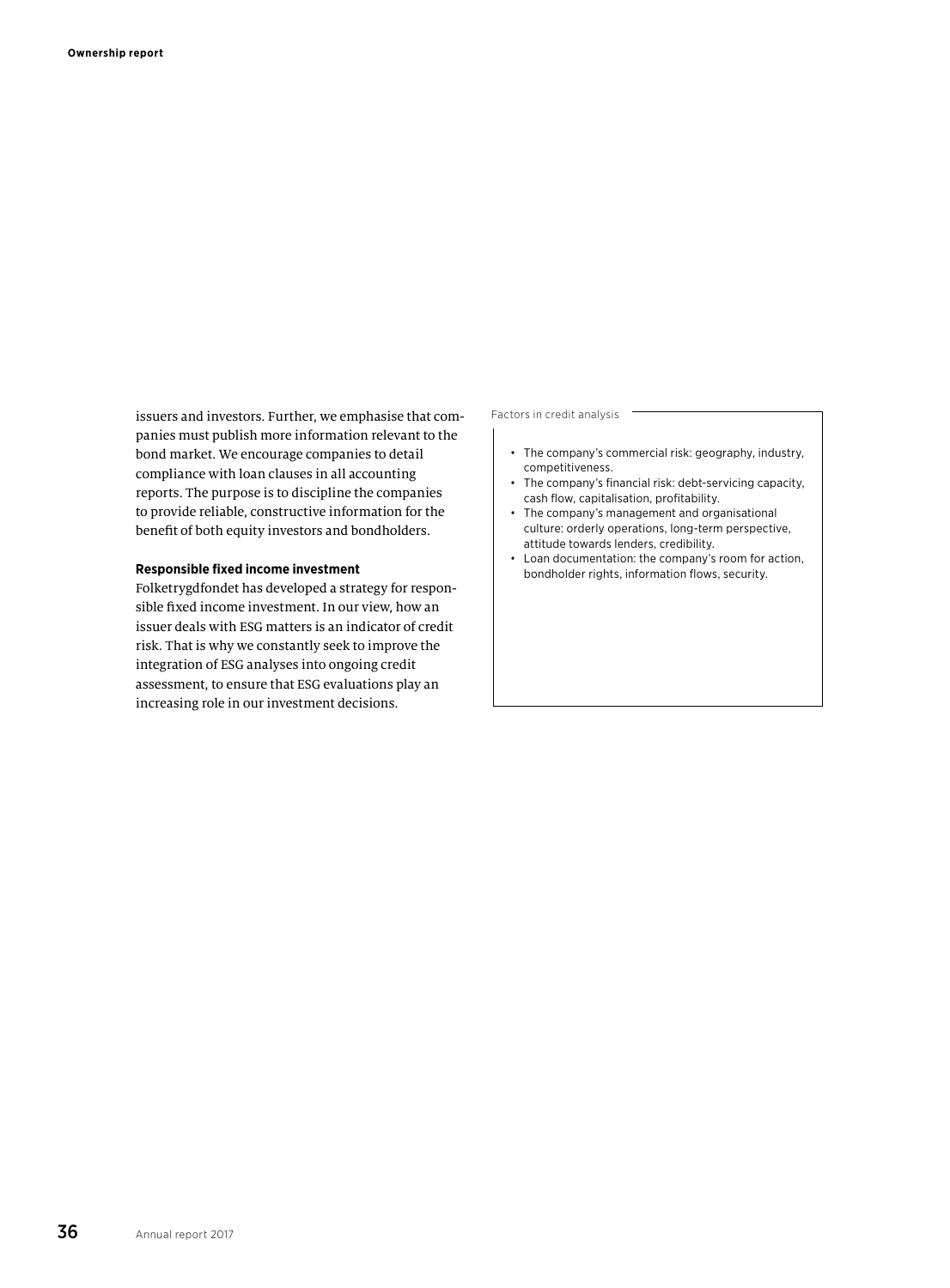Folketrygdfondet's ownership role Our priorities Dialogue General meetings Nomination committees and governing bodies Good practice development **The fixed-income portfolio**

# **VOTED AT EIGHT BONDHOLDER MEETINGS**

Folketrygdfondet takes a solution-oriented approach to bond loan renegotiations. In 2017, we voted at eight bondholder meetings.

Folketrygdfondet responds to all requests for bondholder meetings, and participates actively in negotiations to find solutions beneficial to both the bondholders and the company in question. We consider such involvement to be important both to protect the value of the individual bond and for the market in general.

In 2017, Folketrygdfondet voted at a total of eight bondholder meetings. Six of the matters involved amendment of loan agreements, while two related to restructurings.

#### We recommend

- adopting a proactive approach to defaults and making early loan-agreement waiver requests in the event of negative developments
- providing thorough information at bondholder meetings on how the company intends to comply with the loan agreement going forward
- making identical offers to all bondholders. It is unacceptable to pay higher fees to bondholders who accept a solution that "favours" the company
- providing comprehensive information to the bond market throughout the loan period, particularly if there are negative developments. Thorough reports, presentations and/or webcasts are recommended
- giving a clear presentation. Reliable information from management and a strong market history will have a positive impact on prices in the secondary market and in connection with any refinancing